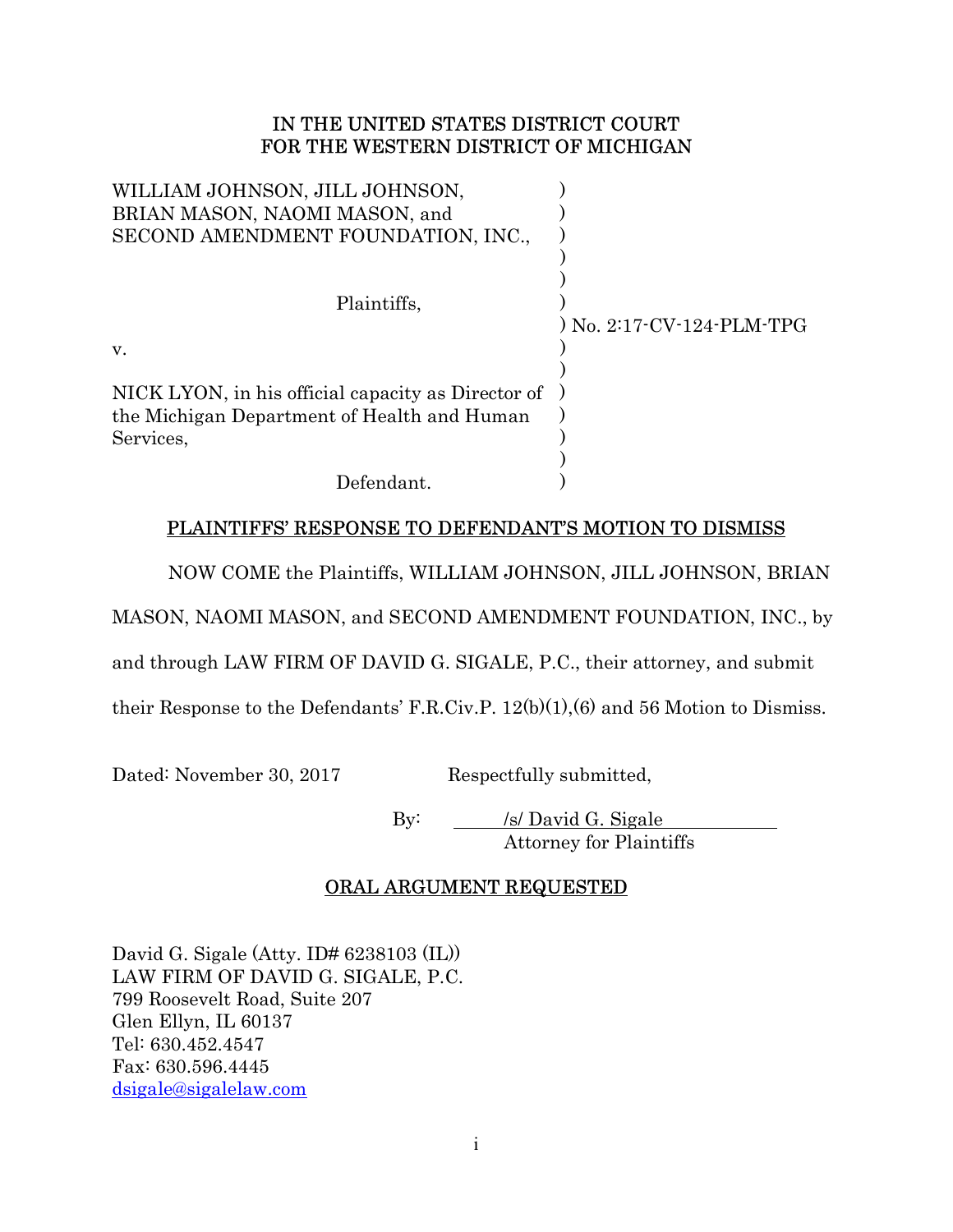# TABLE OF CONTENTS

| $I_{\cdot}$ |                                                                                                           |
|-------------|-----------------------------------------------------------------------------------------------------------|
| II.         |                                                                                                           |
| III.        | THE BURFORD ABSTENTION DOCTRINE DOES NOT APPLY  13                                                        |
| IV.         | THE PLAINTIFFS' SECOND AMENDMENT RIGHTS CANNOT BE<br>INFRINGED JUST BECAUSE THEY FOSTER OR ADOPT CHILDREN |
| V.          | IT IS IRRELEVANT THAT LEGISLATIVE BILLS ARE PENDING  26                                                   |
| VI.         | THE DEFENDANT'S RULE VIOLATES THE FOURTEENTH<br>AMENDMENT'S EQUAL PROTECTION AND DUE PROCESS              |
|             |                                                                                                           |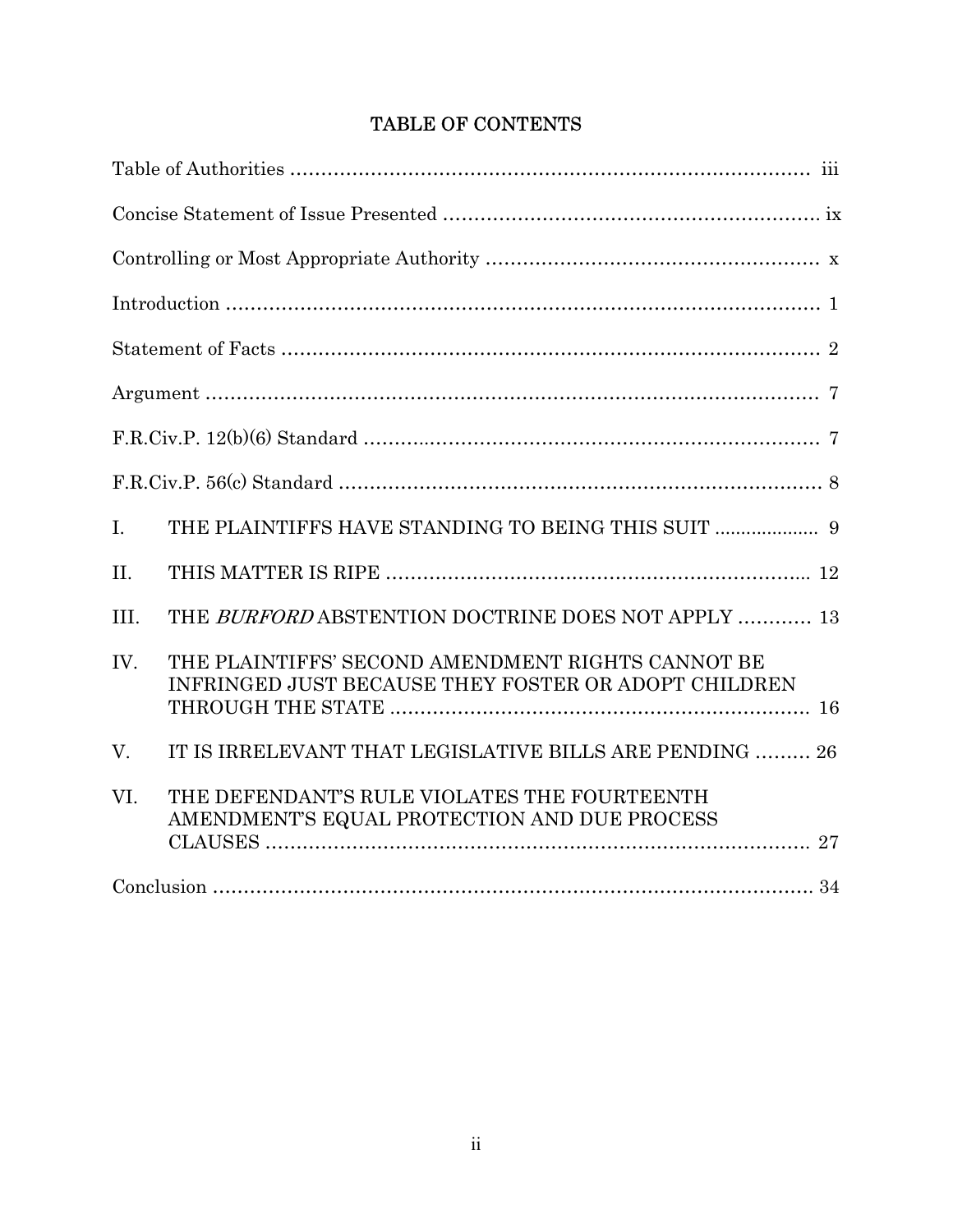# TABLE OF AUTHORITIES

# Cases

| AmSouth Bank v. Dale,                                     |
|-----------------------------------------------------------|
| Anderson v. Liberty Lobby, Inc.,                          |
| Babbitt v. United Farm Workers Union,                     |
| Bell Atlantic Corp. v. Twombly,                           |
| Bird v. Parsons,                                          |
| Bras v. California Pub. Utilities Comm'n,<br>-9           |
| Burford v. Sun Oil Co.,                                   |
| Citizens United v. Fed. Election Comm'n,                  |
| Colorado River Water Conservation Dist. v. United States, |
| District of Columbia v. Heller,                           |
| ETW Corp. v. Jireh Publ'g, Inc.,                          |
| Elwell v. Byers,                                          |
| Enhance, Inc. v. Snyder,                                  |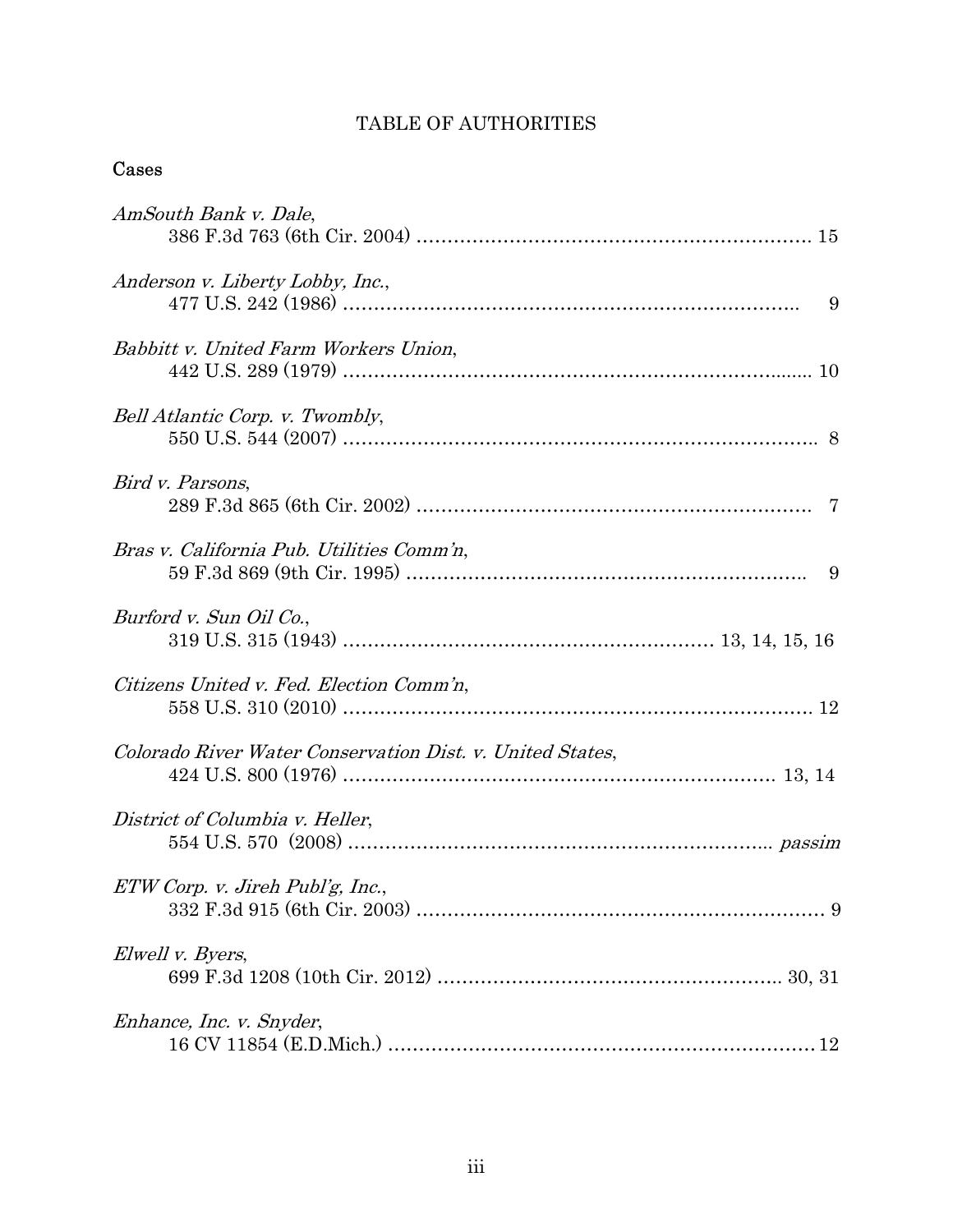| Ezell v. City of Chicago,                                        |
|------------------------------------------------------------------|
| Faparusi v. Case W. Reserve Univ.,                               |
| Friends of the Earth, Inc. v. Laidlaw Envtl. Servs. (TOC), Inc., |
| GTE North, Inc. v. Strand,                                       |
| Habich v. City of Dearborn,                                      |
| Jackson v. City and County of San Francisco,                     |
| Jones v. Ada S. McKinley Community Services,                     |
| Lindstrom v. $A$ -C Prod. Liab. Trust,                           |
| Matsushita Elec. Indus. Co. v. Zenith Radio Corp.,               |
| McDonald v. City of Chicago,                                     |
| Meyer v. Nebraska,                                               |
| Moore v. Madigan,                                                |
| NRA of Am. v. Magaw,                                             |
| New Orleans Pub. Serv. Inc. v. Council of New Orleans,           |
| Palko v. Connecticut,                                            |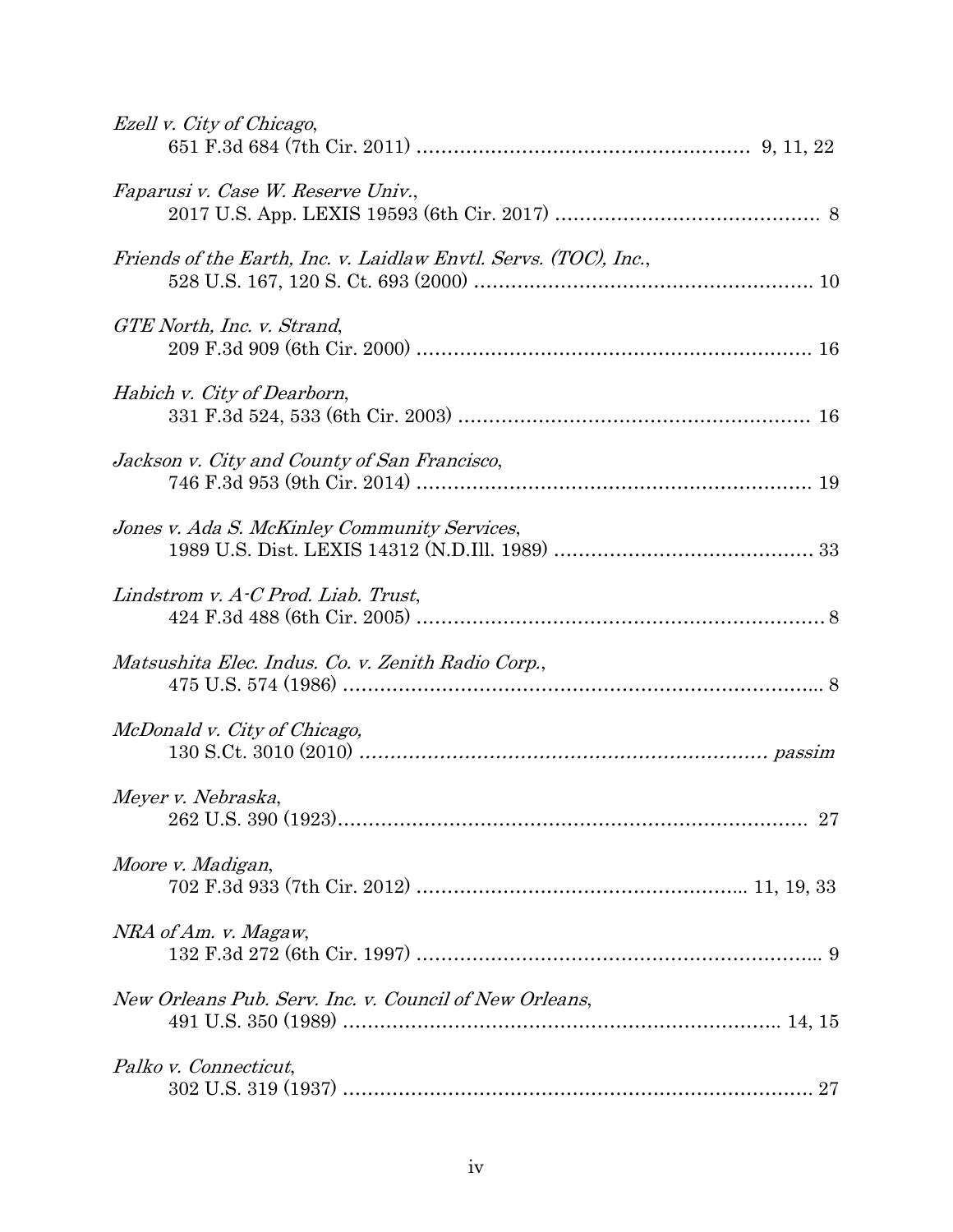| Paris Adult Theatre I v. Slaton,                                |
|-----------------------------------------------------------------|
| Peoples Rights Org. v. City of Columbus,                        |
| Pic-A-State Pa., Inc. v. Reno,                                  |
| Pierce v. Soc'y of Sisters,                                     |
| Plyler v. Doe,                                                  |
| Prince v. Massachusetts,                                        |
| Procopio v. Johnson,                                            |
| Pursley v. Lake,                                                |
| Quackenbush v. Allstate Ins. Co.,                               |
| Reno v. Flores,                                                 |
| Roe v. Wade,                                                    |
| Rouse v. DaimlerChrysler Corp. UAW Non-Contributory Plan,       |
| Sierra Club v. United States EPA,                               |
| Smith v. Organization of Foster Families for Equality & Reform, |
| Spielman v. Hildebrand,                                         |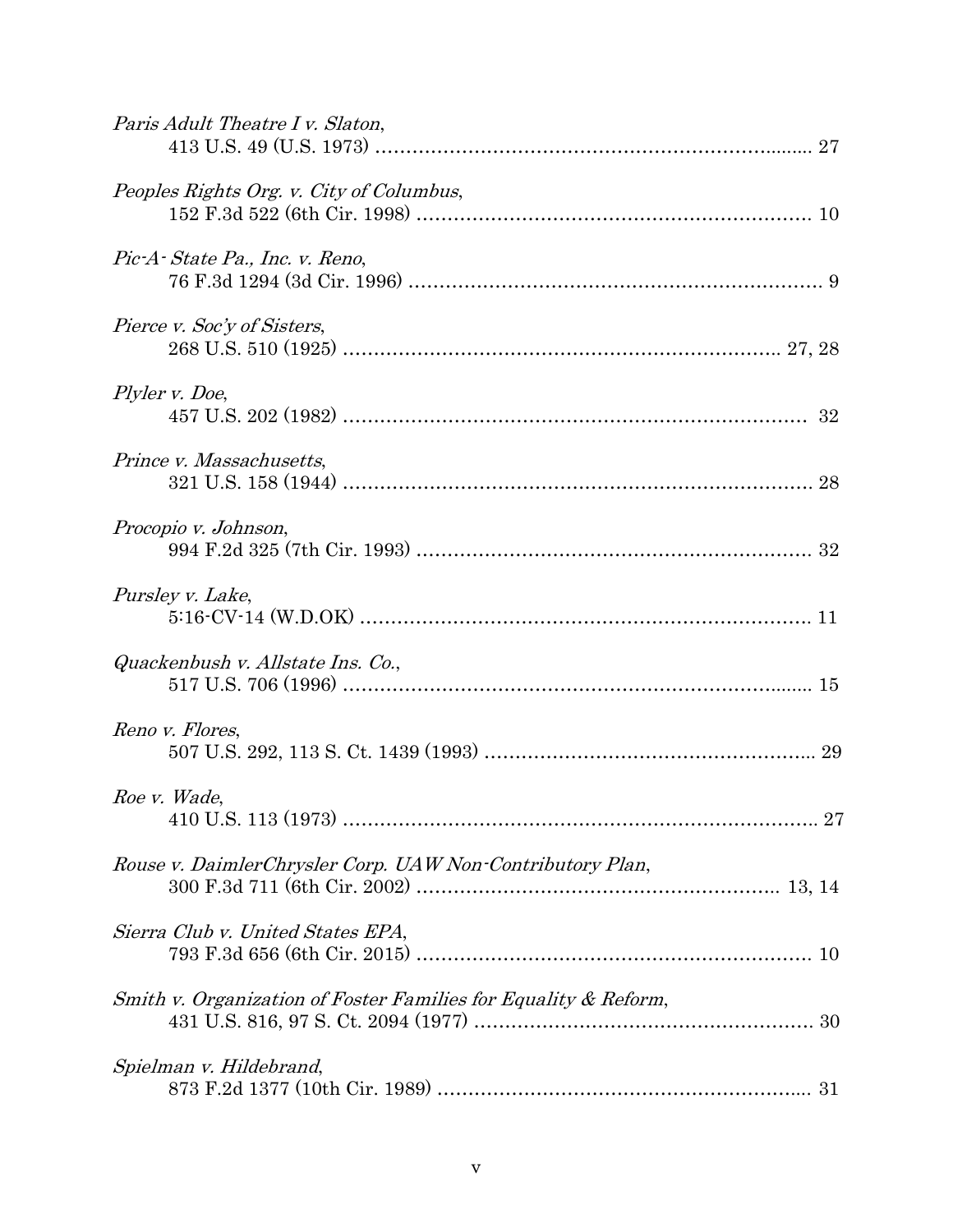| Shults v. Sheldon,                                       |
|----------------------------------------------------------|
| State v. Reid,                                           |
| Steel Co. v. Citizens for a Better Env't,                |
| Summers v. Earth Island Inst.,                           |
| Tenn. Republican Party (16-3360) v. SEC,                 |
| Troxel v. Granville,                                     |
| Turner v. Snyder,                                        |
| United States v. Brown,                                  |
| United States v. Virginia,                               |
| Veasey v. Wilkins,                                       |
| Village of Arlington Heights v. Metro. Hous. Dev. Corp., |
| Washington v. Glucksberg,                                |
| Wrenn v. District of Columbia,                           |
| <b>Constitutional Provisions</b>                         |
|                                                          |
|                                                          |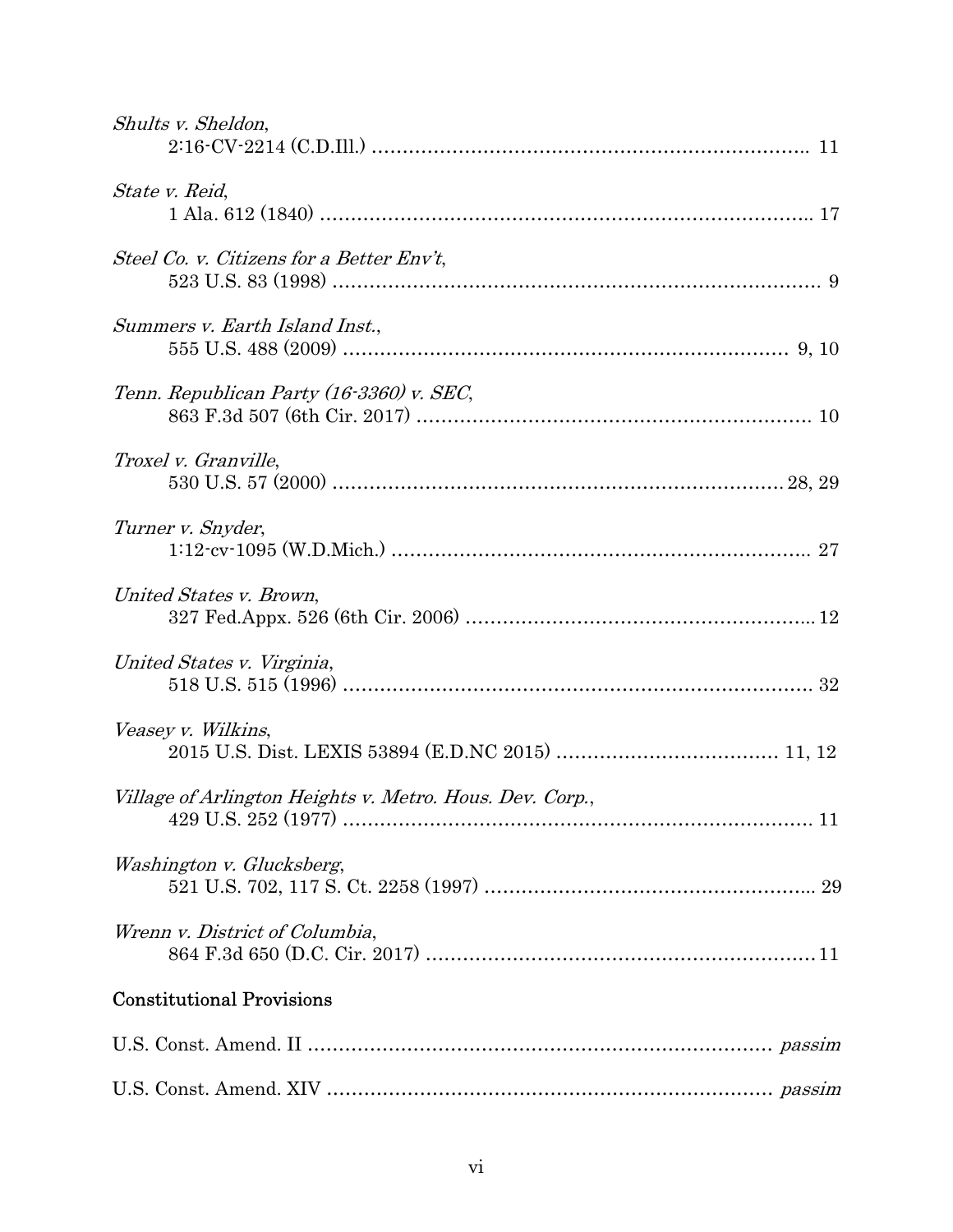## Statutes, Rules and Ordinances

## Other Authorities

| U.S. Bureau of Justice Statistics. 2016. Criminal Victimization, 2014.                                                                                                                          |  |
|-------------------------------------------------------------------------------------------------------------------------------------------------------------------------------------------------|--|
| First Reports Evaluating the Effectiveness of Strategies for Preventing<br>Violence: Early Childhood Home Visitation and Firearms Laws, 52<br>MORBIDITY & MORTALITY WEEKLY REP. 15, 17-18       |  |
| Robert Hahn et al., Firearms Laws and the Reduction of Violence:<br><i>A Systematic Review, 28 AM. J. PREV. MED. 40, 40, 49, 56 (2005) </i> 21                                                  |  |
| Gary Kleck, Crime Control Through the Private Use of Armed Force, Social<br>25                                                                                                                  |  |
| Gary Kleck, <i>The Frequency of Defensive Gun Use</i> , Chapter 6 in Armed,<br>edited by Gary Kleck and Don B. Kates. NY: Prometheus Books.,<br>23                                              |  |
| Gary Kleck, <i>Keeping, Carrying, and Shooting Guns for Self Protection</i> , DON B.<br>KATES, JR. & GARY KLECK, THE GREAT AMERICAN GUN<br>DEBATE: ESSAYS ON FIREARMS & VIOLENCE 199 (1997)  22 |  |
| Gary Kleck and Miriam DeLone, Victim Resistance and Offender Weapon<br><i>Effects In Robbery</i> , Journal of Quantitative Criminology<br>25                                                    |  |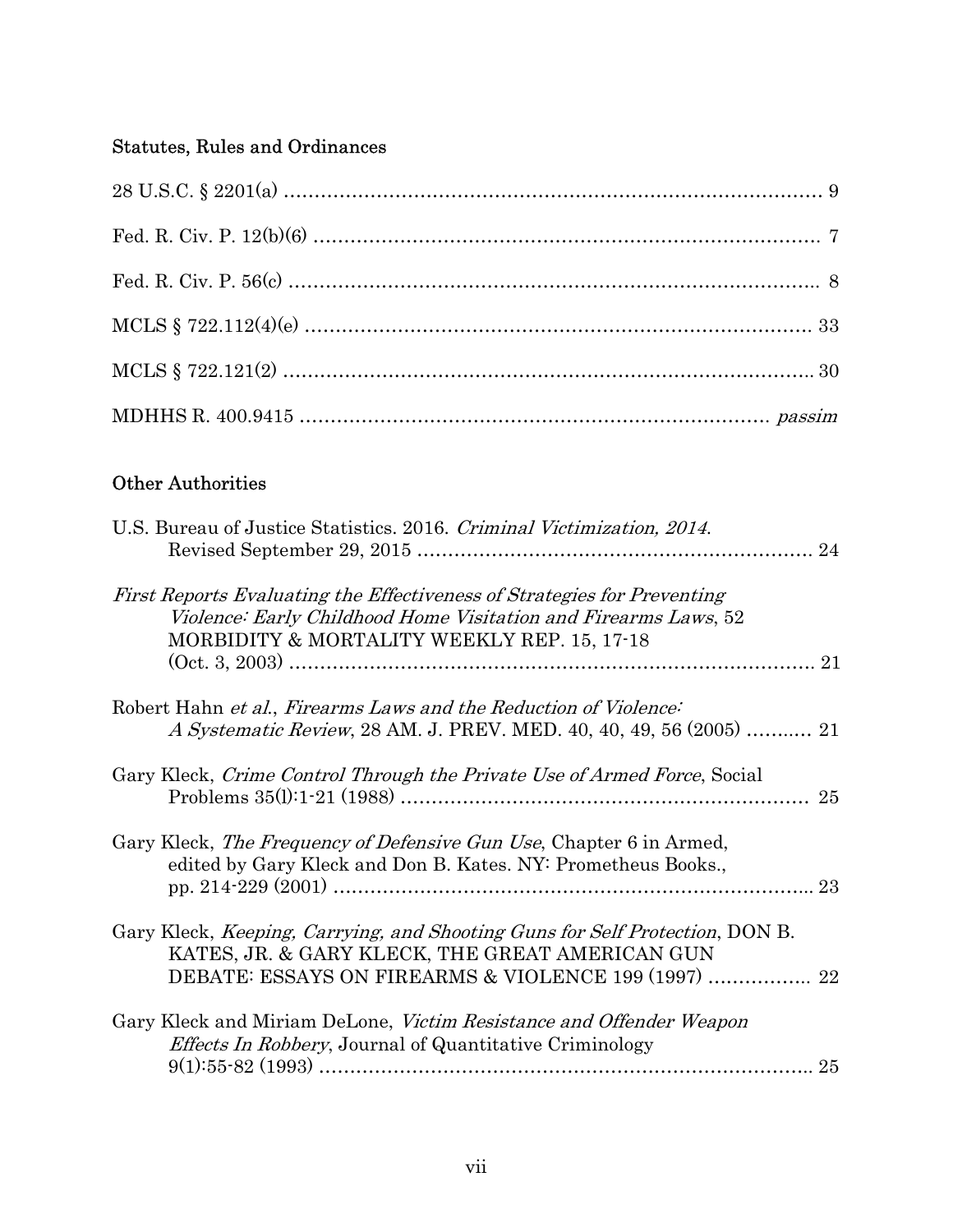| Gary Kleck and Marc Gertz, Armed Resistance to Crime: The Prevalence<br>and Nature of Self-Defense with a Gun, J. of Criminal Law and |  |
|---------------------------------------------------------------------------------------------------------------------------------------|--|
|                                                                                                                                       |  |
| Gary Kleck and Susan Sayles, Rape and Resistance, Social Problems                                                                     |  |
|                                                                                                                                       |  |
| Joyce Lee Malcolm, GUNS AND VIOLENCE: THE ENGLISH EXPERIENCE                                                                          |  |
| Jongyeon Tark and Gary Kleck. Resisting Crime: The Effects of Victim Action                                                           |  |
| St. George Tucker, <i>View of the Constitution of the United States</i> ,<br>1 BLACKSTONE'S COMMENTARIES, ed. app. at 300 (1803)  17  |  |
| Charles F. Wellford et al., FIREARMS AND VIOLENCE: A CRITICAL                                                                         |  |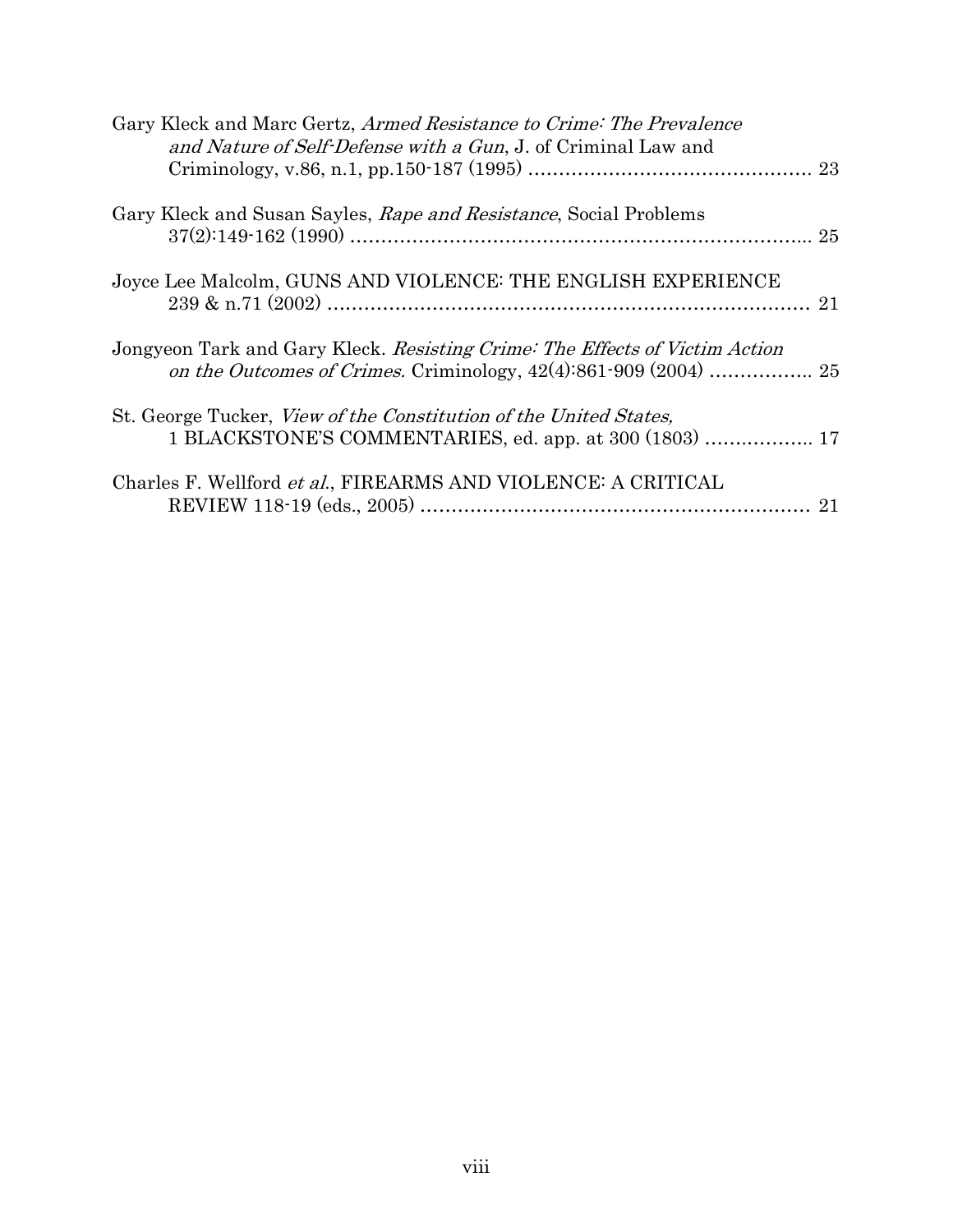## CONCISE STATEMENT OF ISSUE PRESENTED

Does the Defendant's Foster Care Rule 400.9415, which prohibits Plaintiffs and other similarly-situated persons who participate in Michigan's foster care system from bearing arms for lawful purposes including self-defense and defense of others, unconstitutionally infringe on the Plaintiffs' Second Amendment rights, as well as the Plaintiffs' Fourteenth Amendment rights to equal protection of the law and substantive due process?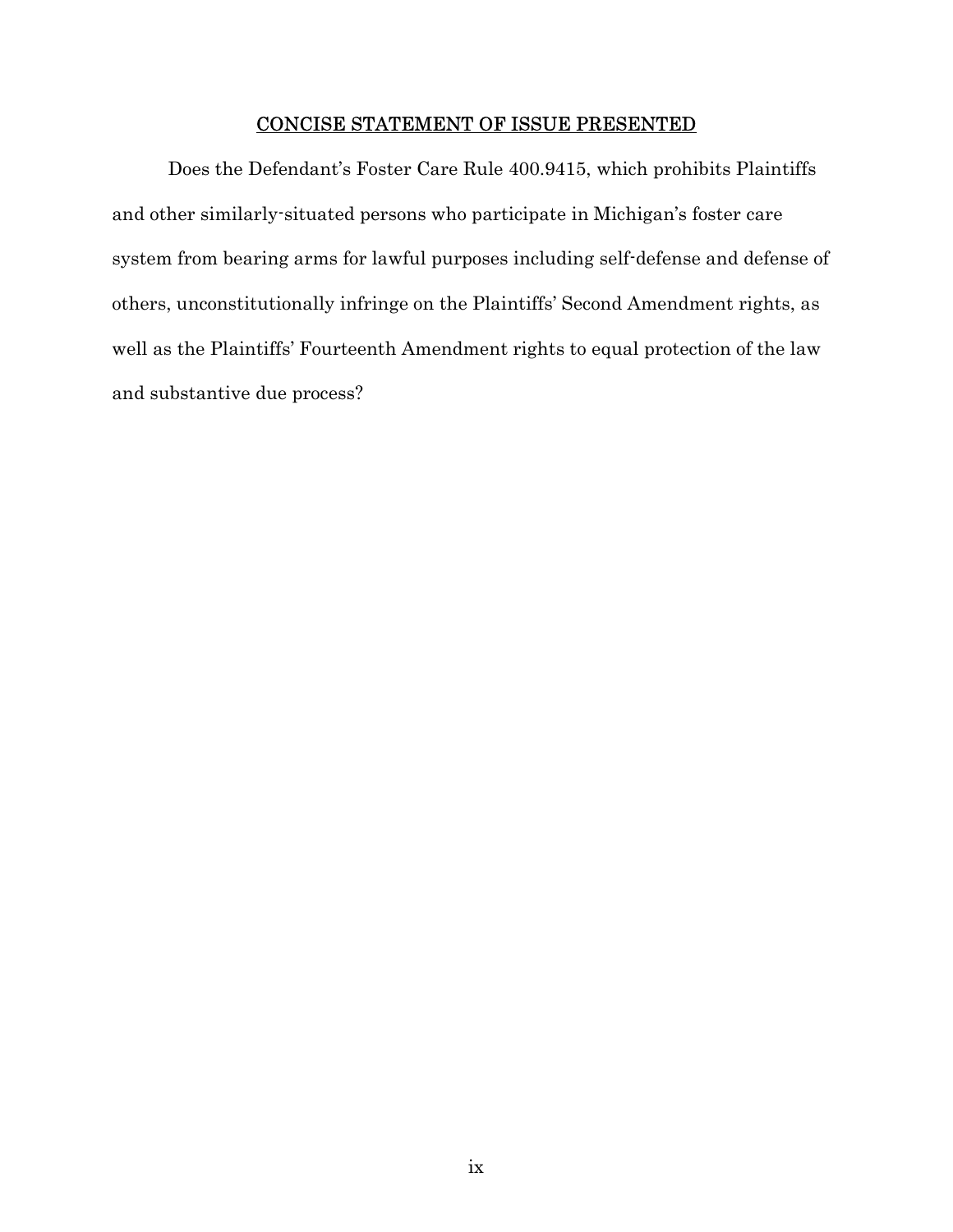## CONTROLLING OR MOST APPROPRIATE AUTHORITY

District of Columbia v. Heller, 554 U.S. 570 (2008).

McDonald v. City of Chicago, 130 S.Ct. 3020 (2010).

Ezell v. City of Chicago, 651 F.3d 684 (7th Cir. 2011).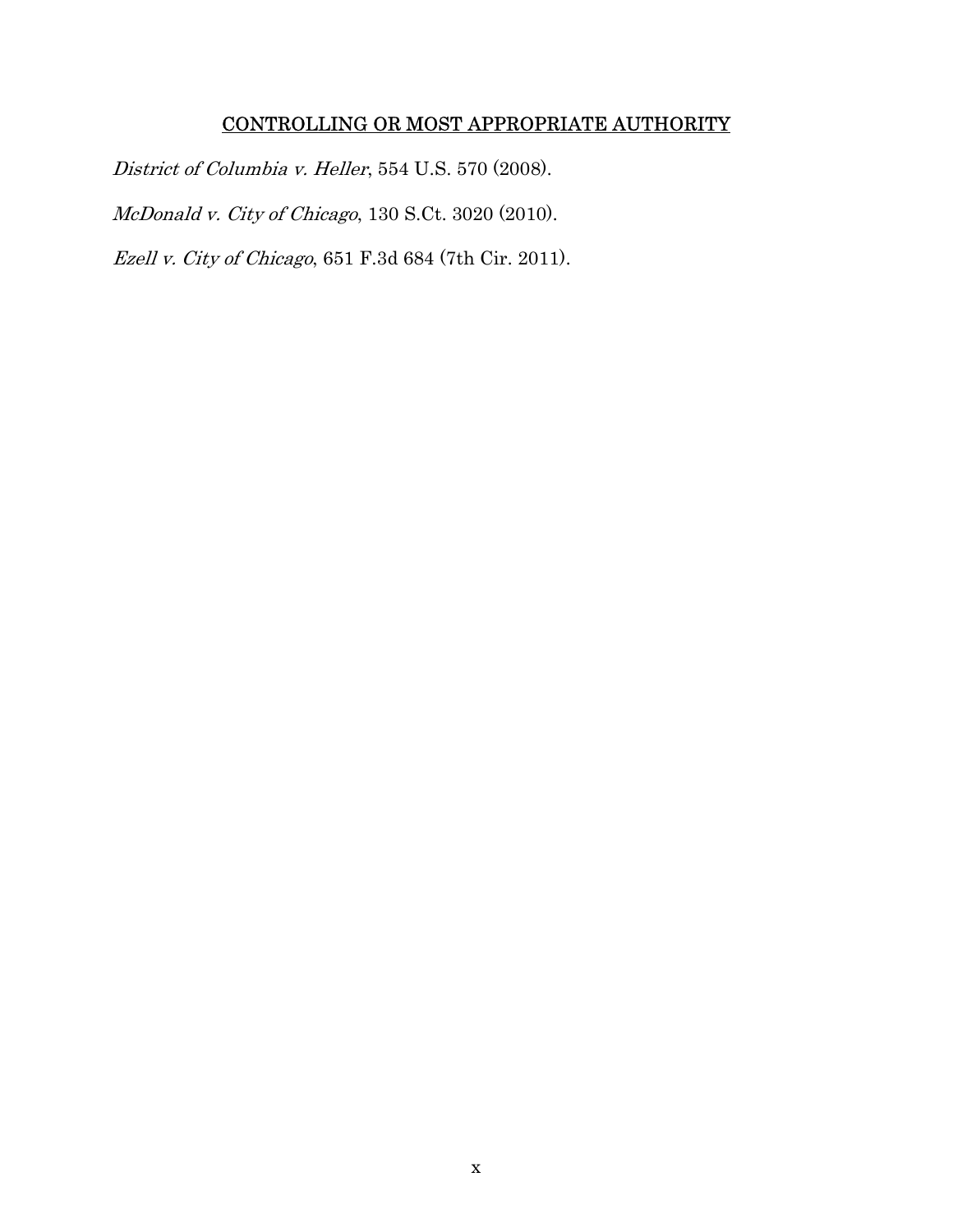# PLAINTIFFS' RESPONSE TO DEFENDANT'S MOTION TO DISMISS INTRODUCTION

The Defendant instituted a Rule that forced the Johnsons and Masons, and every person who fosters children through the State, or considers fostering children through the State, to choose between fundamental Second Amendment rights, and the ability to foster children. Besides being terrible policy, it is unconstitutional.

The Defendant orders those fostering through MDHHS to comply with R. 400.9415. This Rule denies Plaintiffs the ability to defend themselves and their families, both in a vacuum and as compared to other types of parents in the State.

In compelling the choice between fostering and the ability of armed selfdefense, the Defendant is treating persons who foster (whether or not they also have natural or adopted children) differently from those who have only natural or adopted children. This discrimination, which serves no purpose, violates the Plaintiffs' right to substantive due process and equal protection under the law pursuant to the Fourteenth Amendment, as well as those similarly-situated to Plaintiffs, such as members of the Plaintiff Second Amendment Foundation.

The policy also denies Plaintiffs their fundamental right to keep and bear arms under the Second Amendment to the United States Constitution. It is inequitable and improper that people trying to provide a better environment for children in need should have to make the decision required by the Defendant's Rule. Every day these unconstitutional policies are in force, they irreparably harm not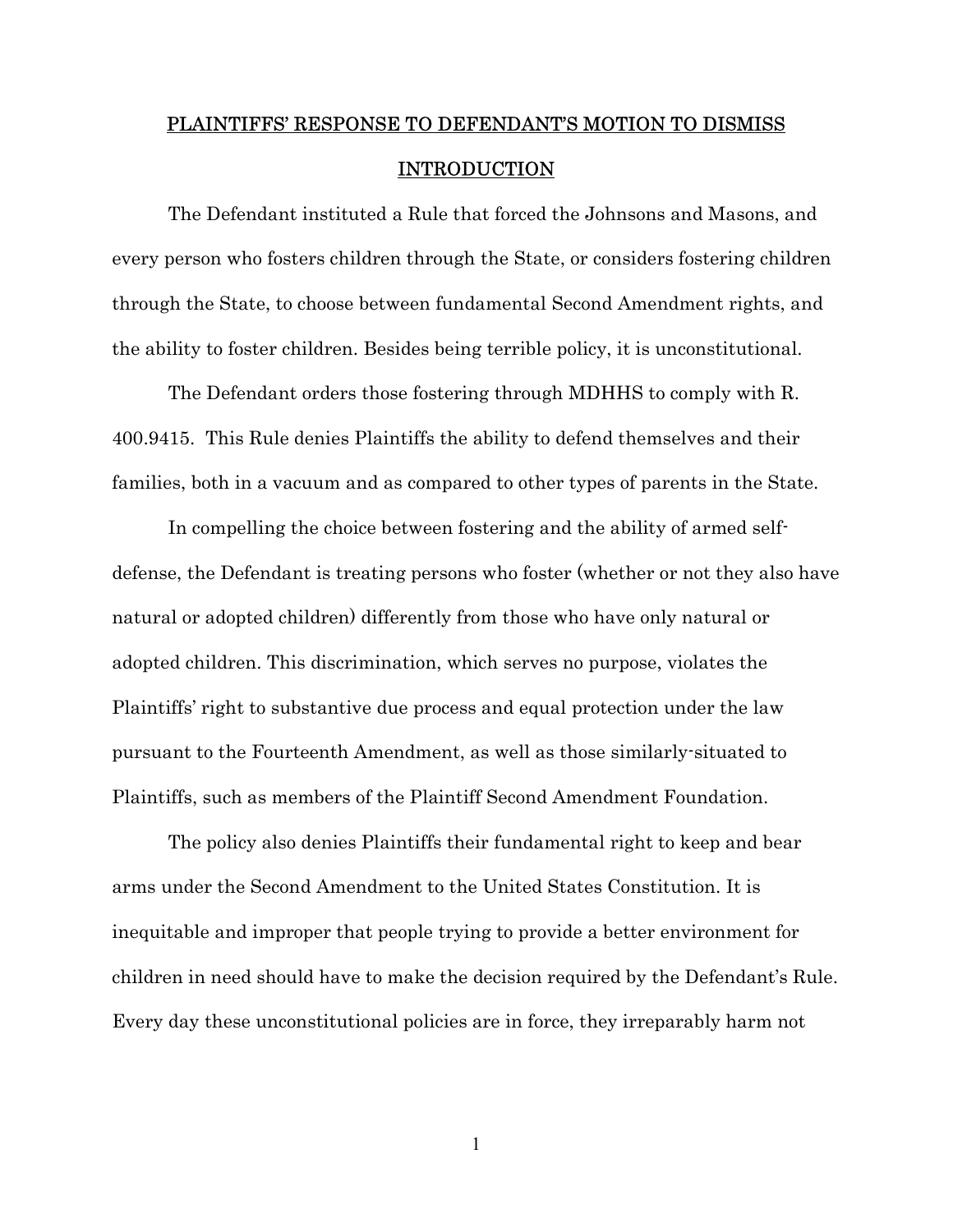only the Plaintiffs but potentially their families as well, including children foster and natural.

Besides being unconstitutional under any form of heightened scrutiny, the Defendant has no valid interest in denying the fundamental rights of handgun possession and self-defense to law-abiding Michigan residents whose only offense is wanting to help children.

Therefore, under the Second Amendment to the United States Constitution, District of Columbia v. Heller, 554 U.S. 570 (2008) and McDonald v. City of Chicago, 130 S.Ct. 3010 (2010), Plaintiffs have stated a valid claim, and Defendant's Motion to Dismiss should be denied, whether or not it is considered under F.R.Civ.P.  $12(b)(6)$  or 56.

#### STATEMENT OF FACTS

 Plaintiff William Johnson is (now 55) years old, and resides with his family in Ontonagon, Michigan. Johnson is retired from the United States Marine Corps following disability, and also worked as a truck driver. He has lived in Ontonagon for nine years, and lived in the Grand Rapids area prior to that. William also possesses a Michigan Concealed Pistol License. In sum, he has many solid connections to the State of Michigan and the Ontonagon area, including his wife and his grandson who still reside in the area (Complaint at  $\P$  9; Declaration of William and Jill Johnson, attached hereto).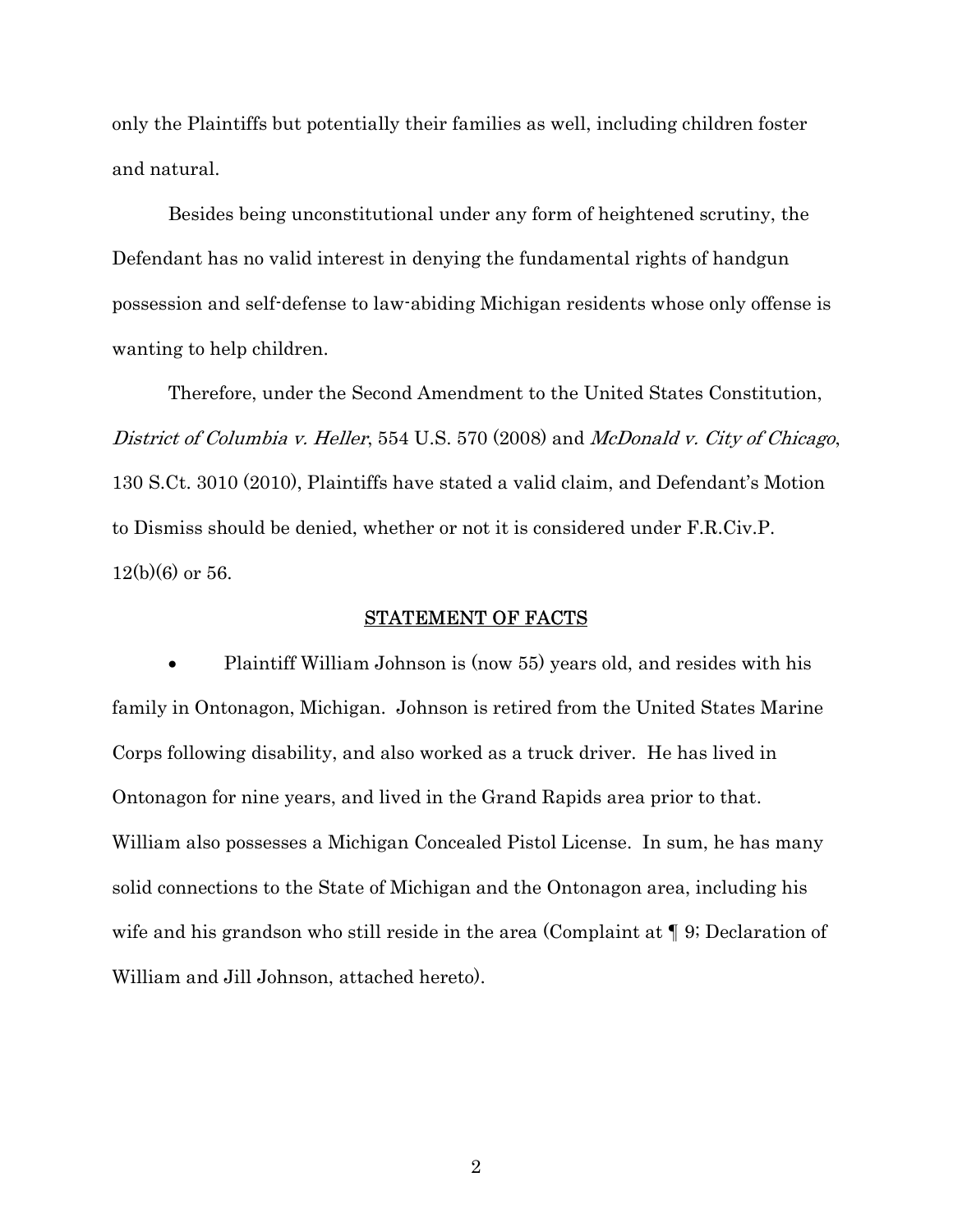Plaintiff Jill Johnson resides with her family in Ontonagon, Michigan. She owns a tackle shop in Ontonagon, and likewise has many connections to Ontonagon and the State of Michigan (Complaint at ¶ 10).

 The Johnsons were asked by the State of Michigan to be foster parents to their grandchild. When Johnson and Jill and Mason went to pick up Johnson's grandson at the MDHHS, Johnson was searched. Even though Johnson was not carrying a firearm, the MDHHS officials still demanded to see Johnson's Concealed Pistol License. The caseworkers stated that Mr. Johnson, a 100% disabled veteran, was going to have to give them the serial numbers for all of his guns, including shotguns and rifles. When Johnson questioned the caseworkers about this, they told him: "if you want to care for your grandson you will have to give up some of your constitutional rights." They then told the Johnsons that "there would not be a power struggle, that they would just take his grandson and place him in a foster home." The MDHHS later said they had "big concerns" over Johnson exercising his Second Amendment rights and carrying a firearm. There is nothing in Johnson's history that would warrant such concerns (Complaint at  $\P$  11).

 While this was ongoing, the Johnsons agreed to become licensed by the State as foster parents. Their grandson was placed with them in a foster capacity while their licensing was pending (Declaration at  $\P$  3).

 Also, while the Johnson's foster care license application was pending, they agreed to foster other children who needed placement, not just their grandson (Declaration at ¶ 4).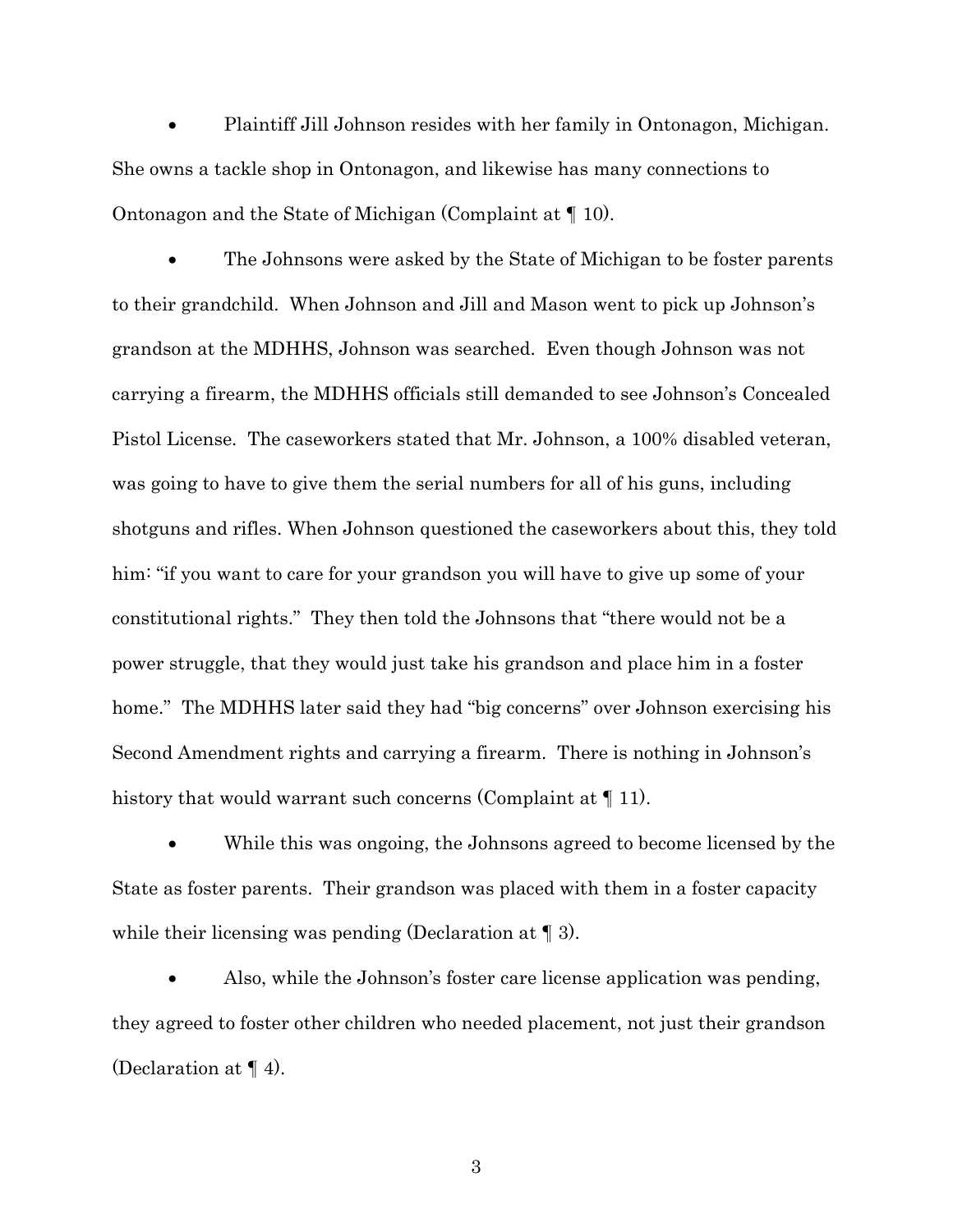Notwithstanding their treatment by the MDHHS caseworkers regarding William's firearms, and their grave concern about losing their Second Amendment rights while fostering children, they continued the application process and received their foster care license from MDHHS on October 23, 2017 (Declaration at ¶ 5).

 The Johnsons are currently licensed for up to three children, but are keeping one of those spots available for their grandson. Their license is attached hereto and to their Declaration (Declaration at ¶ 5).

 On November 1, 2017, the Johnsons agreed to take in a 12 year-old that had been previously placed in foster care, in which that home's licensing was expiring, and the child's father had died on October 26, 2017. The child has been in the Johnson home as a foster child since November 13, 2017 (Declaration at ¶ 6).

 The Johnson's concerns regarding the Second Amendment issues in this lawsuit have been the same since the beginning of this lawsuit, from the time their grandson was placed with them and they were subjected to the firearms restrictions and threatened by the MDHHS caseworkers, through the time their license application was pending, through the present now that their license has been approved and granted (Declaration at ¶ 7).

 Plaintiff Brian Mason is 36 years old, and resides with his family in Ontonagon, Michigan. Brian has been the Pastor at the Ontonagon Baptist Church in Ontonagon, Michigan for nine years. He is also the Chair of the Ontonagon County Department of Health and Human Services Board. Prior to that, he started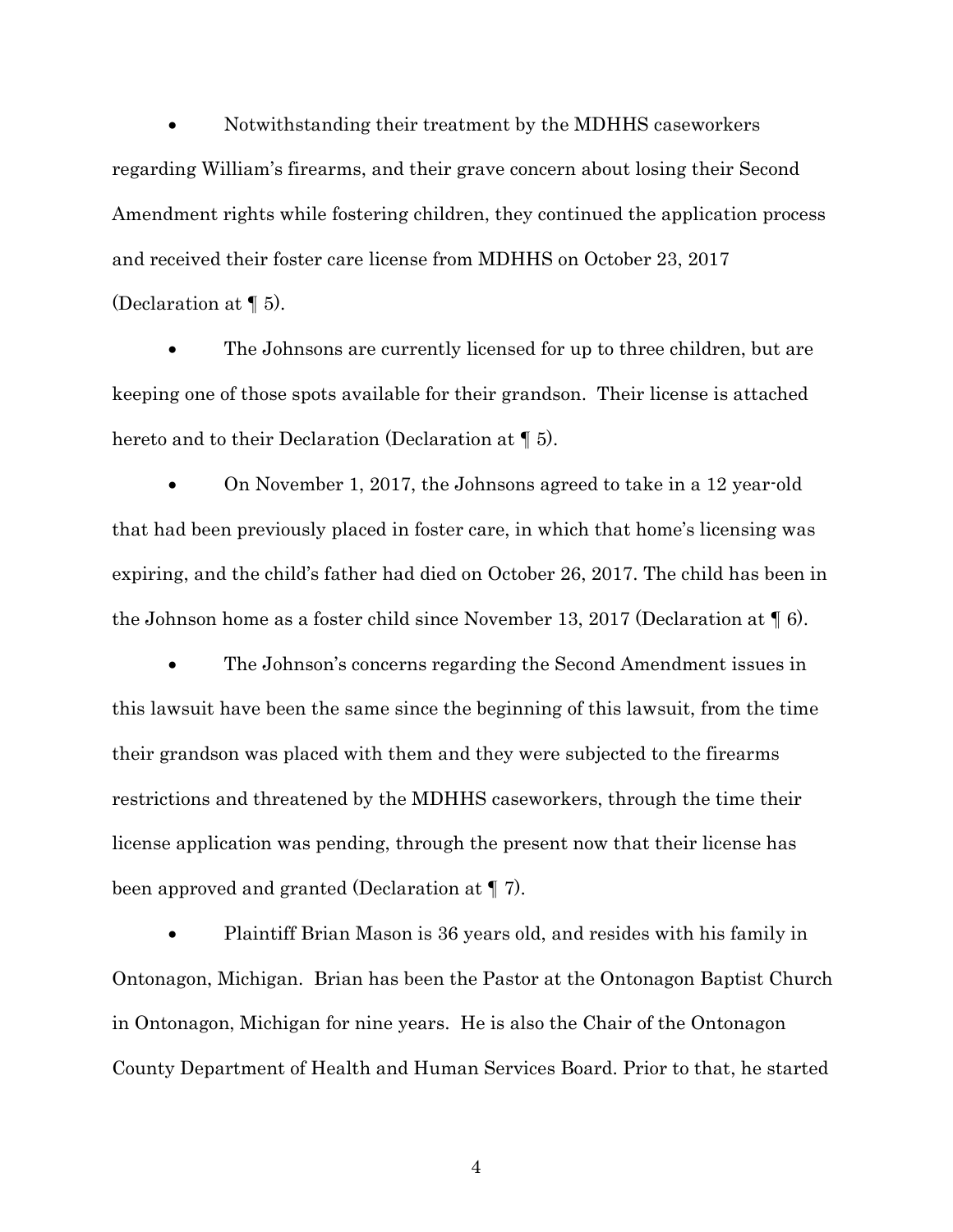a church on Drummond Island, Michigan. Brian also possesses a Michigan Concealed Pistol License and is an NRA certified range officer. In sum, he has many solid connections to the State of Michigan and the Ontonagon area, including his wife and the two of his three children who still reside in the area (Complaint at  $\P$  13).

 Plaintiff Naomi Mason resides with her family in Ontonagon, Michigan, is a published author and substitute librarian in Ontonagon, and thus has strong connections to Ontonagon and the State of Michigan (Complaint at  $\P$  14).

 The Johnsons and the Masons are allowed to possess and bear firearms in Michigan generally, but are prohibited by the MDHHS policy complained-of herein from possessing and bearing firearms for self-defense so long as they currently are foster parents or plan to be foster parents in the future (Complaint at ¶ 15).

 The Johnsons would possess and bear loaded and functional firearms for self-defense and defense of family, but refrain from doing so because they fear their foster child/grandchild being taken away from them by the State, and/or being prohibited from being foster parents in the future, all due to the MDHHS policy complained-of herein (Complaint at ¶ 16).

 The Masons would become foster parents in the State of Michigan, but have refrained from doing so, because they know that if they do they would be prohibited from possessing and bearing loaded and functional firearms for selfdefense, and defense of family, at the risk of their foster children being taken away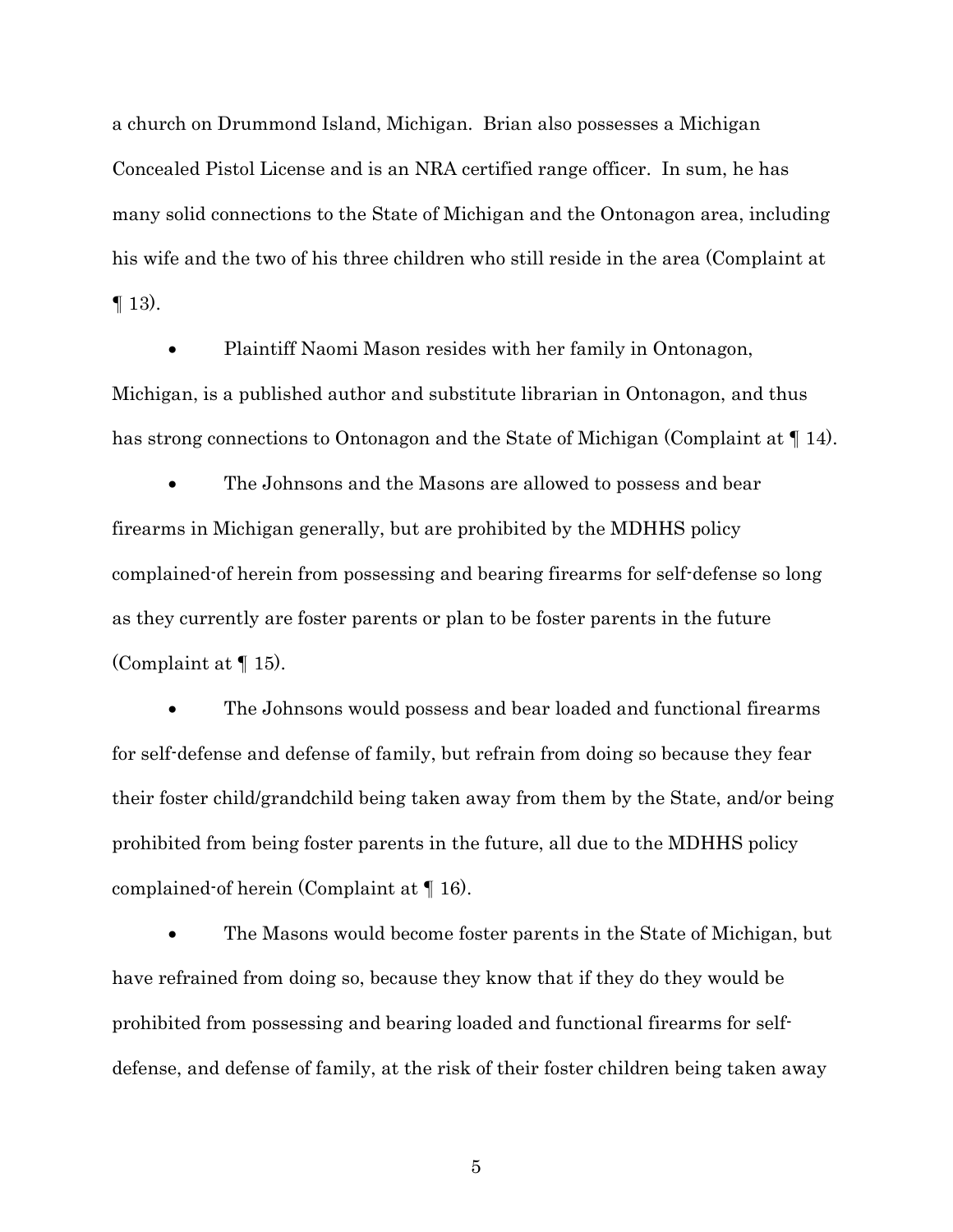from them by the State, and/or being prohibited from being foster parents in the future, all due to the MDHHS policy complained-of herein (Complaint at ¶ 17).

 SAF is a non-profit membership organization incorporated under the laws of Washington with its principal place of business in Bellevue, Washington. SAF's membership includes foster and adoptive parents residing in Michigan. SAF has over 650,000 members and supporters nationwide. The purposes of SAF include education, research, publishing, advocacy, and legal action focusing on the Constitutional right privately to own, possess, and bear firearms. SAF brings this action on behalf of itself and its members (Complaint at ¶ 18).

 Members of SAF who are or would be foster and/or adoptive parents would bear loaded and functional handguns for self-defense, but refrain from doing so because they fear their foster children being taken away from them by the State, and/or being prohibited from being foster parents in the future, all due to the MDHHS policy complained-of herein (Complaint at ¶ 19).

William and Jill Johnson are members of SAF (Complaint at ¶ 20).

 $\bullet$  Brian and Naomi Mason are members of SAF (Complaint at  $\P$  21).

 Defendant Lyon is the Director of the Michigan Department of Health and Human Services. In Lyon's official capacity, he is responsible for enforcing certain of Michigan's laws, customs, practices, and policies, specifically those challenged herein. In that capacity, Lyon is presently enforcing the laws, customs, practices and policies complained of in this action. Specifically, Lyon is the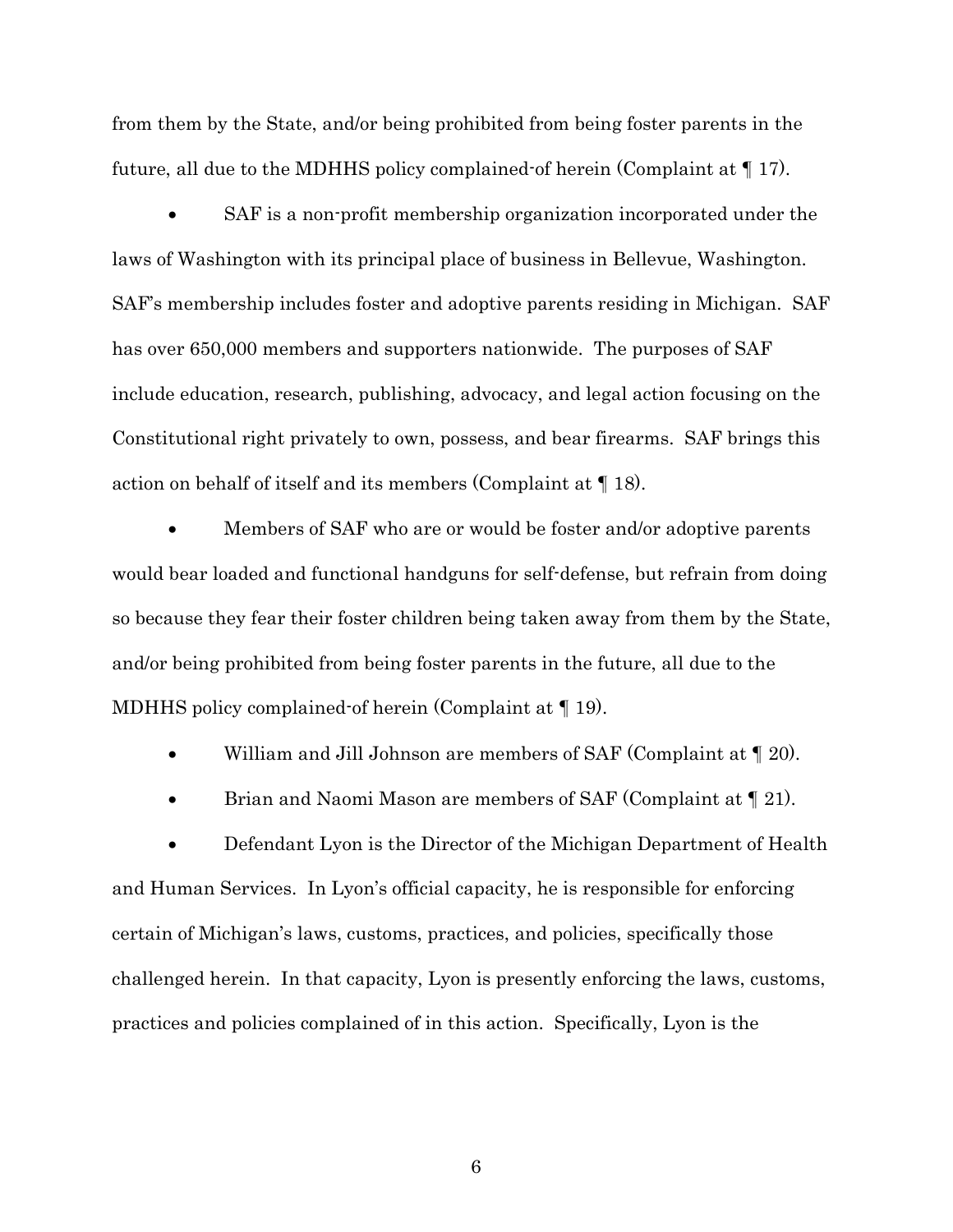authority charged with processing and administering the foster parenting system in

Michigan. He is sued in his official capacity (Complaint at ¶ 22).

Michigan DHHS Foster Care Rules states:

R 400.9415 Hazardous materials. Rule 415. (1) A foster parent shall follow the agency's hazardous materials policy. (2) Dangerous and hazardous materials, objects, weapons, chemicals, medication, or equipment that may present a risk to children placed in the foster home shall be stored securely and out of the reach of children, as appropriate for the age and functioning level of the children.

(3) Firearms are subject to the following conditions: (a) Stored in a locked metal or solid wood gun safe or (b) Trigger-locked and stored without ammunition in a locked area. (c) Ammunition shall be stored in a separate locked location. (d) A handgun shall be registered. Documentation of the registration of the handgun shall be available for review. History: Eff. January 1, 2001, Am. Eff. January 5, 2015."

(Complaint at ¶ 26.)

#### ARGUMENT

#### F.R.Civ.P. 12(b)(6) Standard

 "In considering a motion to dismiss, 'the court must construe the complaint in a light most favorable to the plaintiff, and accept all of [the] factual allegations as true." Bird v. Parsons, 289 F.3d 865, 871 (6th Cir. 2002). "A motion to dismiss under Rule 12(b)(6) should not be granted unless it appears beyond doubt that the plaintiff can prove no set of facts in support of his claim which would entitle him to relief." Id.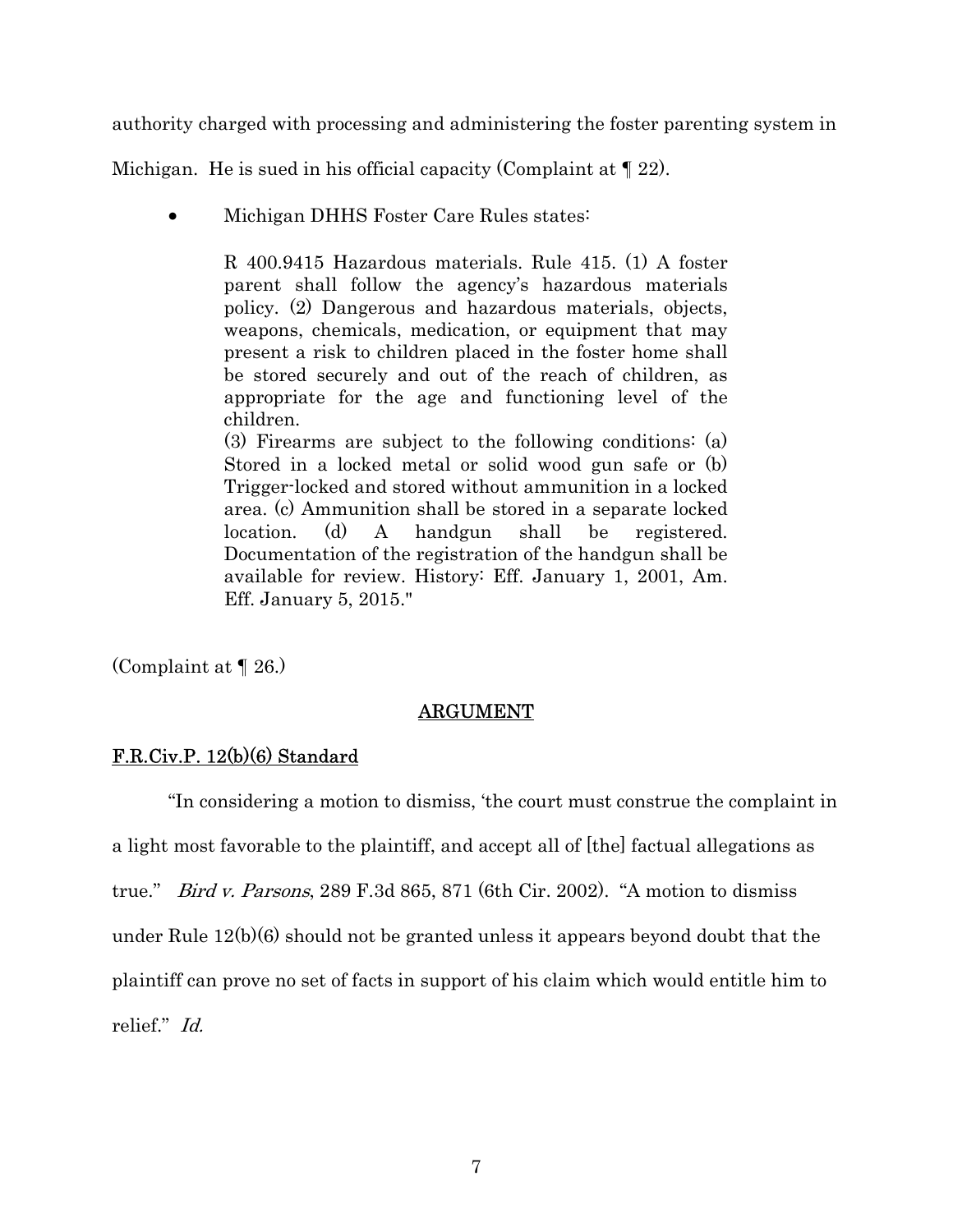The Court should "construe all facts 'in the light most favorable to the plaintiff and accept all allegations as true.' Id. To state a claim sufficient to survive a motion to dismiss, the plaintiff's '[f]actual allegations must be enough to raise a right to relief above the speculative level' and must state a claim that is 'plausible on its face.'" Faparusi v. Case W. Reserve Univ., 2017 U.S. App. LEXIS 19593 at \*5 (6th Cir. 2017) (quoting Bell Atlantic Corp. v. Twombly, 550 U.S. 544, 555, 570  $(2007)$ .

A well-pleaded complaint may proceed even if it appears "that actual proof of those facts is improbable, and that a recovery is very remote and unlikely." *Bell* Atlantic Corp., 550 U.S. at 556.

#### F.R.Civ.P. 56 Standard

 "Summary judgment is appropriate where 'the pleadings, depositions, answers to interrogatories, and admissions on file, together with the affidavits, if any, show that there is no genuine issue as to any material fact and that the moving party is entitled to a judgment as a matter of law.' Fed. R. Civ. P. 56(c). We must review the evidence and draw all reasonable inferences in the light most favorable to the non-moving party." Lindstrom v.  $A\text{-}C$  Prod. Liab. Trust, 424 F.3d 488, 492 (6th Cir. 2005) (quoting Matsushita Elec. Indus. Co. v. Zenith Radio Corp., 475 U.S. 574, 587 (1986)).

 "The central issue is 'whether the evidence presents a sufficient disagreement to require submission to a jury or whether it is so one-sided that one party must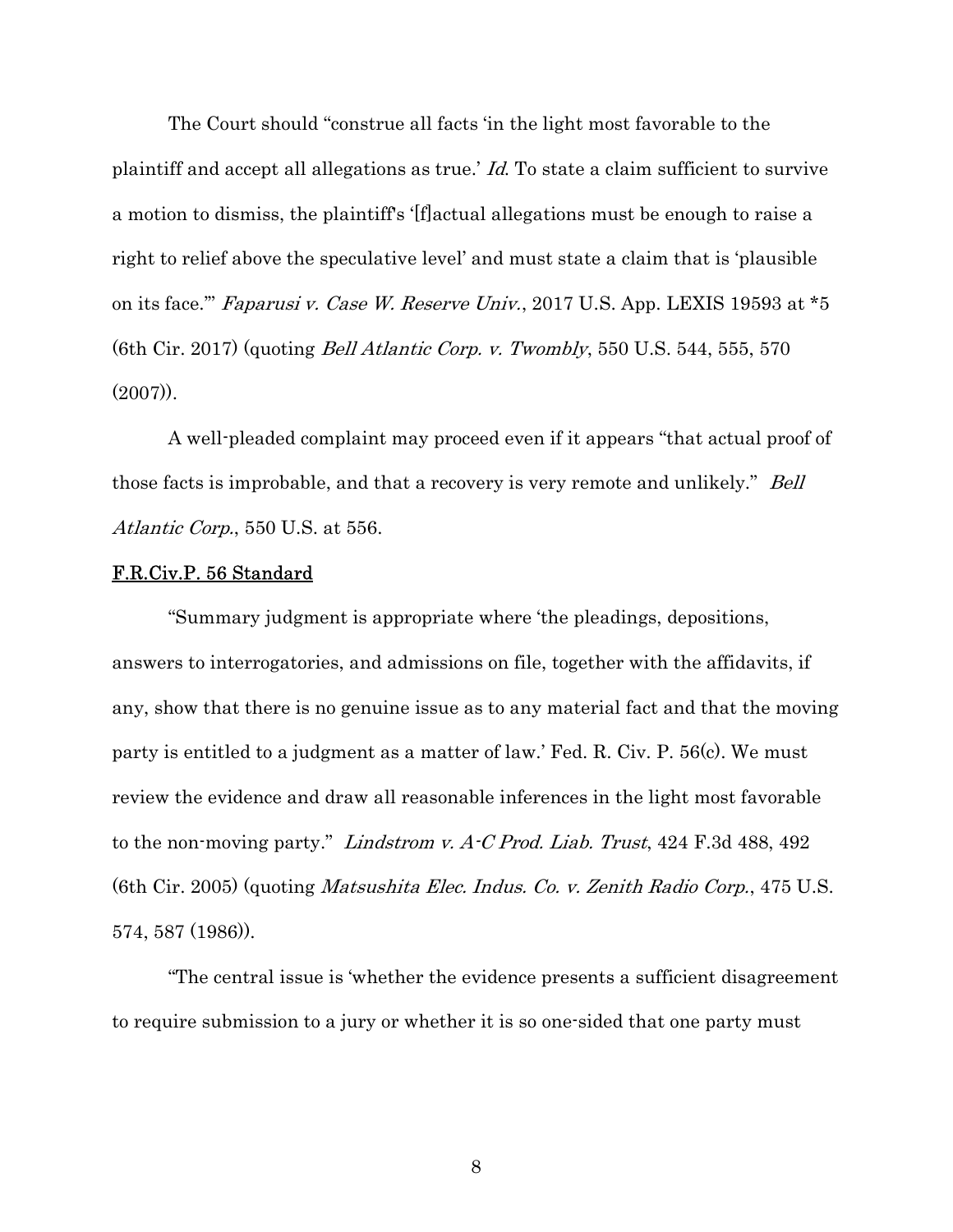prevail as a matter of law.'" ETW Corp. v. Jireh Publ'g, Inc., 332 F.3d 915, 920 (6th Cir. 2003) (quoting Anderson v. Liberty Lobby, Inc., 477 U.S. 242, 251-52 (1986)).

#### I. THE PLAINTIFFS HAVE STANDING TO BEING THIS SUIT.

#### Individual Plaintiffs

 "Standing exists when the plaintiff suffers an actual or impending injury, no matter how small; the injury is caused by the defendant's acts; and a judicial decision in the plaintiff's favor would redress the injury." Ezell v. City of Chicago, 651 F.3d 684, 695 (7th Cir. 2011) (citing Summers v. Earth Island Inst., 555 U.S. 488 (2009), Steel Co. v. Citizens for a Better Env't, 523 U.S. 83 (1998)).

 The Johnsons, as licensed foster parents, are directly injured by the Defendant's challenged Rule in the infringement of their constitutional rights (See Ezell, 651 F.3d at 699 (infringements of Second Amendment, like those of First Amendment, cannot be compensated by damages and constitute irreparable harm)), and a judicial ruling in their favor would redress their injury.

The Masons also have standing, as they are asserting a valid pre-

enforcement challenge. As the Sixth Circuit has noted:

In the present case, Plaintiffs have brought a pre-enforcement challenge pursuant to the Declaratory Judgment Act, 28 U.S.C. § 2201(a). A declaratory judgment generally is sought before a completed injury-in-fact has occurred. Magaw, 132 F.3d at 279; Pic-A- State Pa., Inc. v. Reno, 76 F.3d 1294, 1298 (3d Cir.), cert. denied, 517 U.S. 1246, 135 L. Ed. 2d 194, 116 S. Ct. 2504 (1996). Nevertheless, when seeking declaratory or injunctive relief, the plaintiff must demonstrate actual present harm or a significant possibility of future harm to justify pre-enforcement relief. Magaw, 132 F.3d at 279; Bras v. California Pub. Utilities Comm'n, 59 F.3d 869, 873 (9th Cir. 1995), cert. denied, 516 U.S. 1084, 133 L. Ed. 2d 748, 116 S. Ct. 800 (1996). Still, it is clear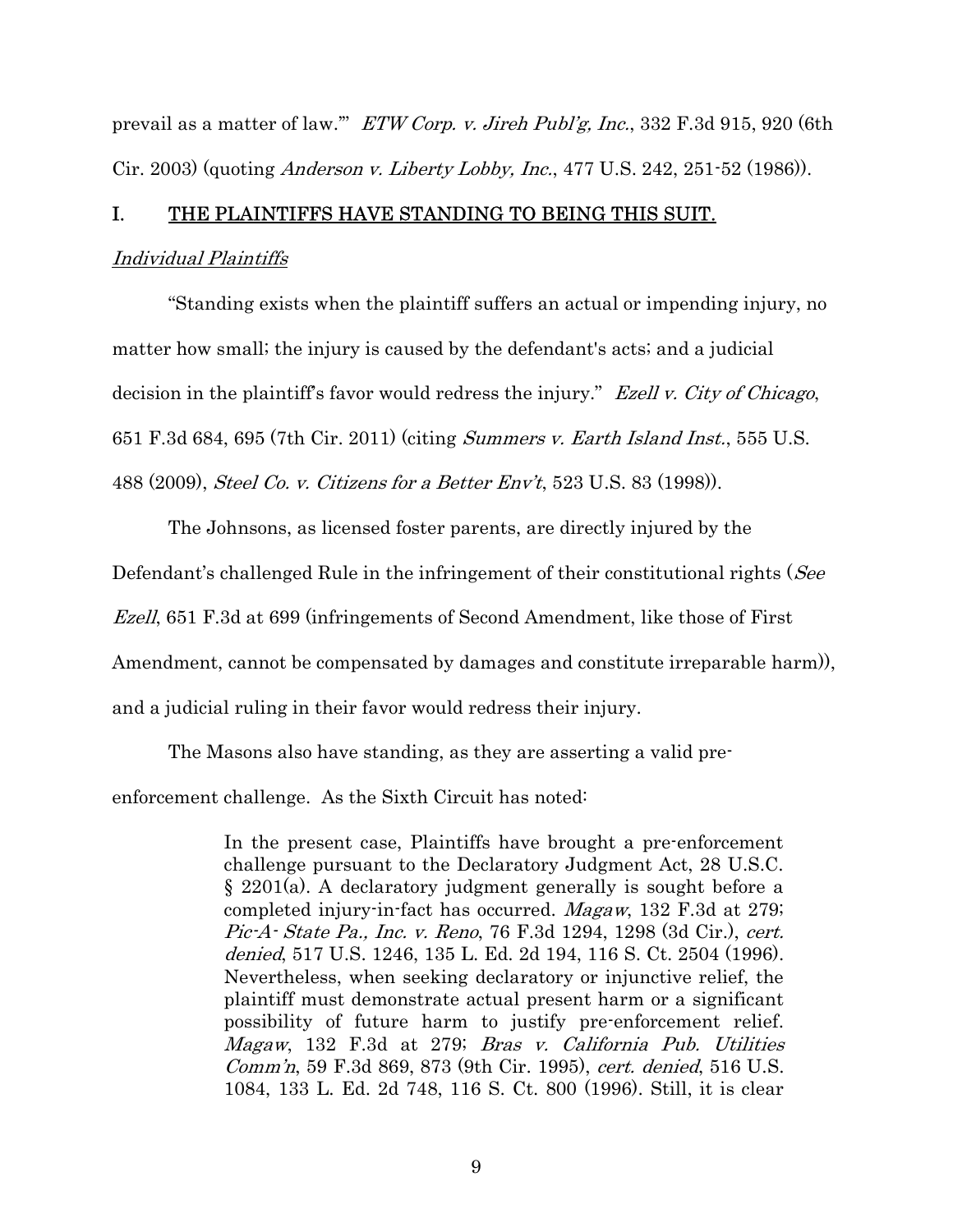that an individual does not have to await the consummation of threatened injury to obtain preventive relief. Rather, if the injury is certainly impending, that is sufficient. Babbitt v. United Farm Workers Union, 442 U.S. 289, 298, 60 L. Ed. 2d 895, 99 S. Ct. 2301 (1979).

Peoples Rights Org. v. City of Columbus, 152 F.3d 522, 527 (6th Cir. 1998).

 This fits the instant situation perfectly. The Masons stand to lose their constitutional Second Amendment rights if they enter the foster care system. This is the written policy, and everyone is well aware of what the Johnsons are going through. In fact, the Masons allege in the Complaint that the certain infringement of Second Amendment rights is the only reason they are not participating in the foster care system. There is therefore a significant risk of future harm justifying pre-enforcement relief. Declaratory relief is appropriate, and that means the Masons have standing to seek such relief.

## Organizational Plaintiff

[A]n association has standing to bring suit on behalf of its members when its members would otherwise have standing to sue in their own right, the interests at stake are germane to the organization's purpose, and neither the claim asserted nor the relief requested requires the participation of individual members in the lawsuit." Sierra Club 2015, 793 F.3d at 661 (quoting Friends of the Earth, Inc. v. Laidlaw Envtl. Servs. (TOC), Inc., 528 U.S. 167, 181, 120 S. Ct. 693, 145 L. Ed. 2d 610 (2000)). To establish organizational standing, "plaintifforganizations [must] make specific allegations establishing that at least one identified member had suffered or would suffer harm." *Summers v. Earth Island Inst.*, 555 U.S. 488, 498, 129 S. Ct. 1142, 173 L. Ed. 2d 1 (2009). Such specificity requires that the plaintiff-organization "name the individuals who were harmed" unless "all the members of the organization are affected by the challenged activity." Id. at 498-99.

Tenn. Republican Party (16-3360) v. SEC, 863 F.3d 507, 520, (6th Cir. 2017).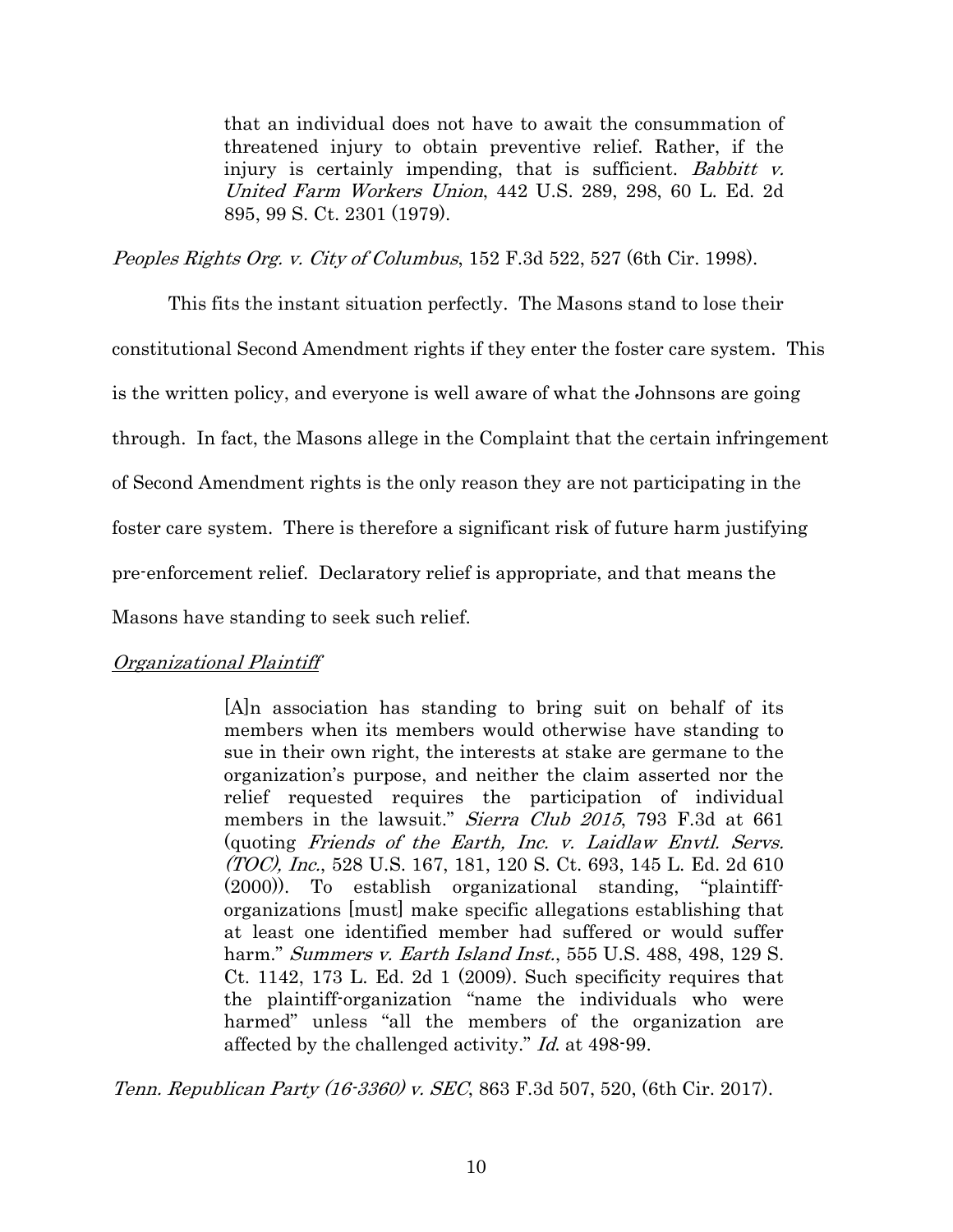SAF meets all three requirements. Its members who are or plan to be foster parents, including the Johnsons and Masons, have standing in their own right.

Further, the interests at stake are very much on point with SAF's organization purpose. SAF has been advocating for Second Amendment rights for decades, and has been a Plaintiff in lawsuits across the United States, from McDonald v. City of Chicago, 130 S.Ct. 3020 (2010), Moore v. Madigan, 702 F.3d 933 (7th Cir. 2012), Veasey v. Wilkins, 2015 U.S. Dist. LEXIS 53894 (E.D.NC 2015), to Wrenn v. District of Columbia, 864 F.3d 650 (D.C. Cir. 2017), just to name a few. Further, on the specific issue raised in this lawsuit, SAF is also a Plaintiff in *Shults* v. Sheldon,  $2:16$ <sup>-</sup>CV<sup>-</sup> $2214$  (C.D.Ill.), and was a Plaintiff in *Pursley v. Lake*,  $5:16$ <sup>-</sup>CV<sup>-</sup> 14 (W.D.OK), both of which involve(d) Second Amendment rights and foster parents.

Finally, the challenge to the MDHHS policies do not require individual participation. However, since it is alleged that the Johnson and Mason Plaintiffs are members of SAF, the standing requirement is additionally met.

Further, it is clear the Johnsons and Masons have standing to bring this suit, and once one Plaintiff has standing, jurisdiction is secure and further inquiry into standing is unnecessary. See Village of Arlington Heights v. Metro. Hous. Dev. Corp., 429 U.S. 252, 263-64 (1977).

Finally, the Defendant claims that facial challenges are improper in the Second Amendment context, but *McDonald, Ezell*, and *Moore* were all facial challenges. Further, as the only types of constitutional challenges are facial and as-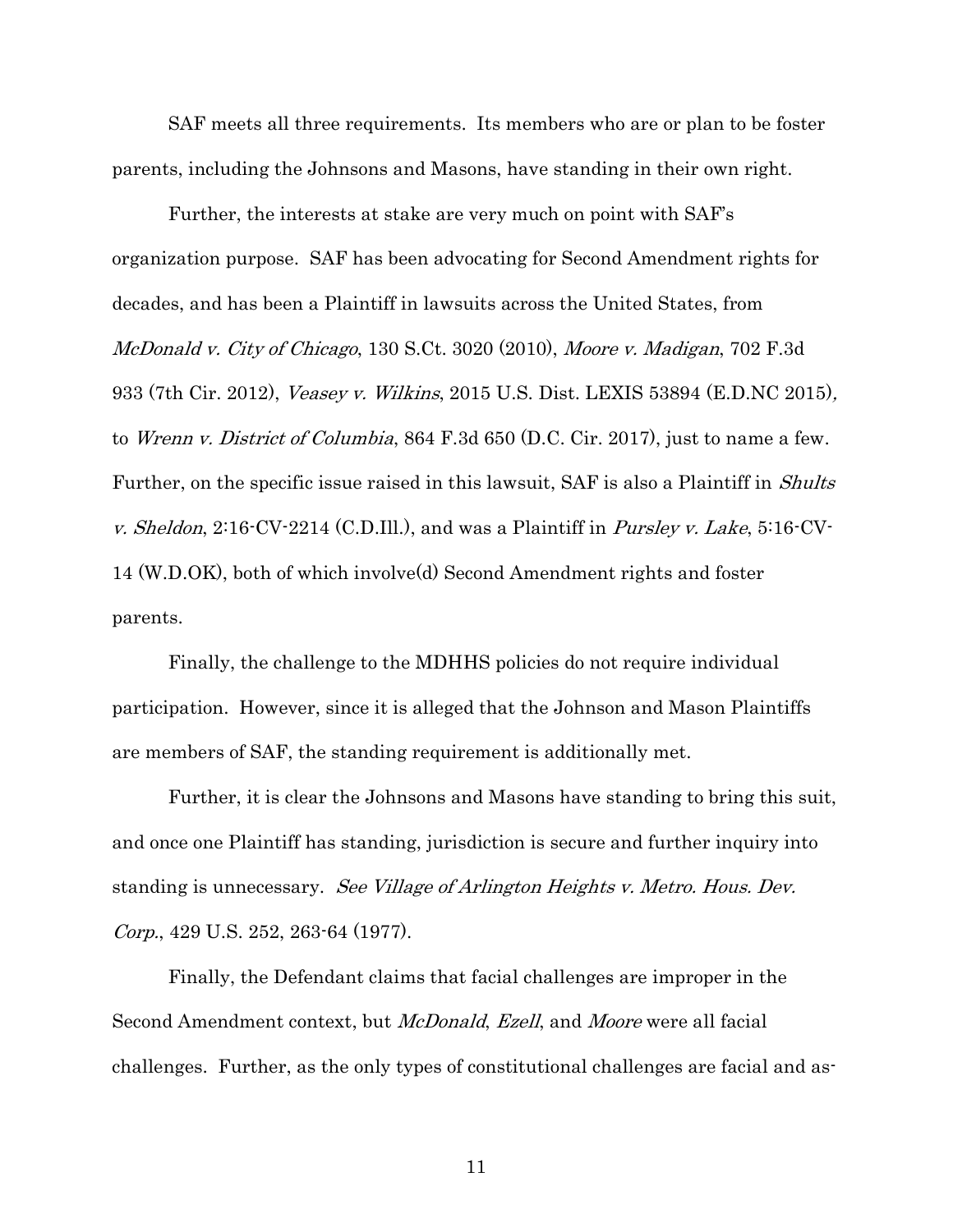applied, such as in, e.g., Veasey v. Wilkins, 2015 U.S. Dist. LEXIS 53894 (E.D.NC 2015), so it frankly makes no sense for Defendant to be arguing that Plaintiffs cannot assert standing under either theory. See, e.g., United States v. Brown, 327 Fed.Appx. 526, 520, 533 (6th Cir. 2006). Plaintiffs' Complaint alleges challenges to Rule 400.9415 both facially and as-applied. In practice however, "[t]he distinction between facial and as-applied challenges is not so well defined that it has some automatic effect or that it must always control the pleadings and disposition in every case involving a constitutional challenge." Citizens United v. Fed. Election *Comm'n*, 558 U.S. 310, 331 (2010). In any event, Plaintiffs have demonstrated standing to assert both types of challenges.

#### II. THIS MATTER IS RIPE.

The Defendant cites to *Enhance, Inc. v. Snyder*, 16 CV 11854 (E.D.Mich.) (Dkt. #9-13) for the incorrect argument that this matter is not ripe, but in Enhance, the plaintiffs has not applied for an adult foster care license, so the Court could not judge how the granting of a license would affect the plaintiffs' possessory rights in their homes due to the possible application of the Adult Foster Care Licensing Act (Dkt. #9-13 at p.10). Further, the Court noted the defendant's insistence that the plaintiffs' rights would not be affected (Dkt. #9-13 at pp. 10-11). The Court found the plaintiffs were in essence seeking an advisory opinion (Dkt. #9-13 at pp. 12).

 In contrast, the policy challenged in this suit is not speculative. It actually exists, and the Defendant has made perfectly clear the firearms policy is to be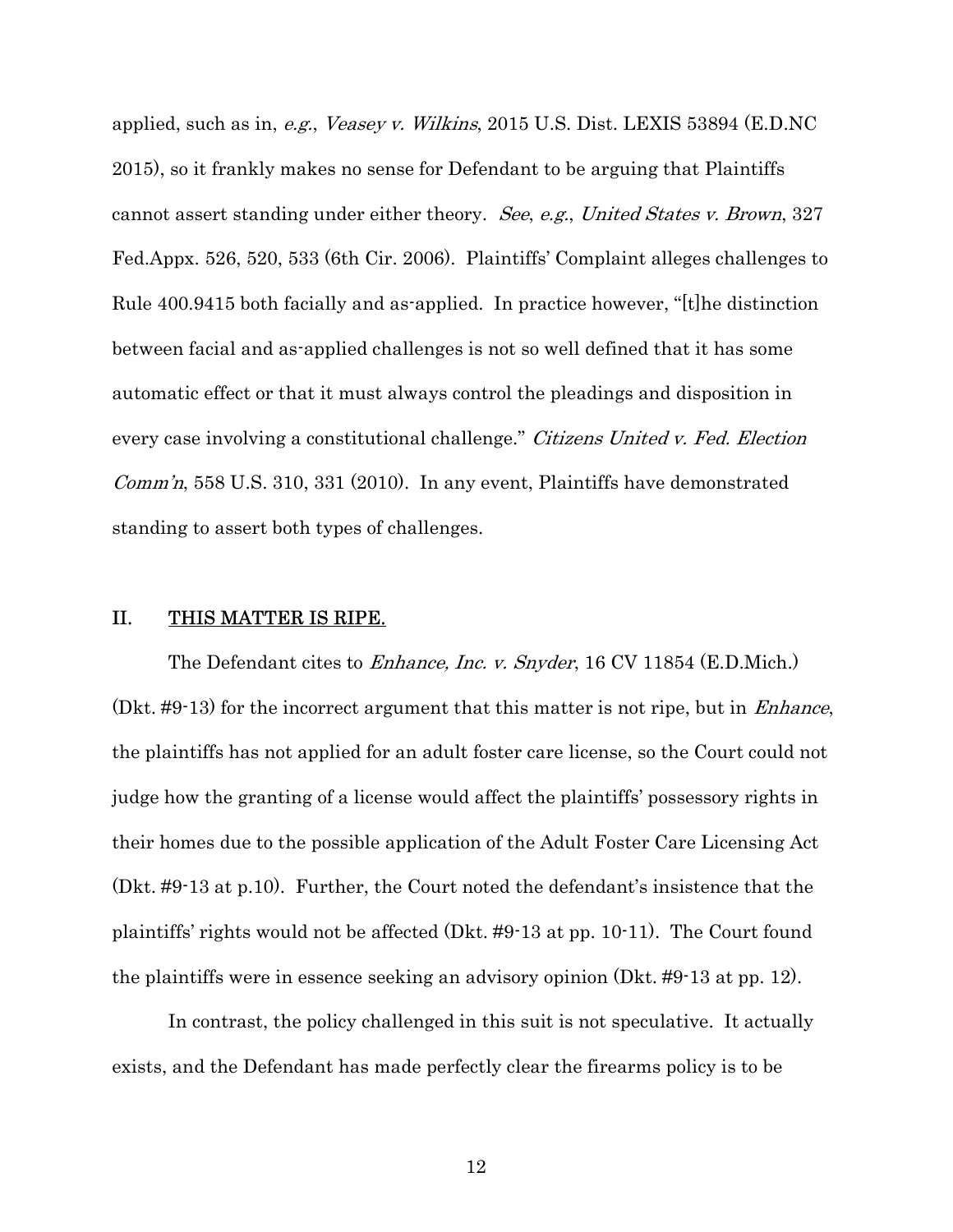enforced. The Johnsons were threatened over it, and were repeatedly told they would have to choose between their grandson and their Constitutional rights. Further, the Johnsons have not only applied for a foster care license, but they have received one. This matter is therefore ripe not only for them, but also for SAF, of which the Johnsons are members.

 This leaves the Masons, who, as noted above, assert a valid pre-enforcement challenge. As was applicable to the standing argument, the Masons demonstrate a significant possibility of future harm justifying pre-enforcement relief. The Masons do not have to actually suffer the injury; it is enough that the injury is impending. Peoples Rights Org., 152 F.3d at 527.

 As discussed above, the Masons stand to lose their Second Amendment rights if they take part in Michigan's foster care system due to R. 400.9415. Because of the significant risk of future harm justifying pre-enforcement relief, declaratory relief is appropriate (for all Plaintiffs) and this matter is ripe for granting it.

#### III. THE BURFORD ABSTENTION DOCTRINE DOES NOT APPLY.

"Since abstention is an 'extraordinary and narrow exception to the duty of a District Court to adjudicate a controversy properly before it,' 'only the clearest of justifications' will warrant abstention." Rouse v. DaimlerChrysler Corp. UAW Non-Contributory Plan, 300 F.3d 711, 715 (6th Cir. 2002) (citing Colorado River Water Conservation Dist. v. United States, 424 U.S. 800, 813-19 (1976)).

A *Burford* abstention "applies only if a federal court's decision on a state law issue is likely to 'interfere with the proceedings or orders of state administrative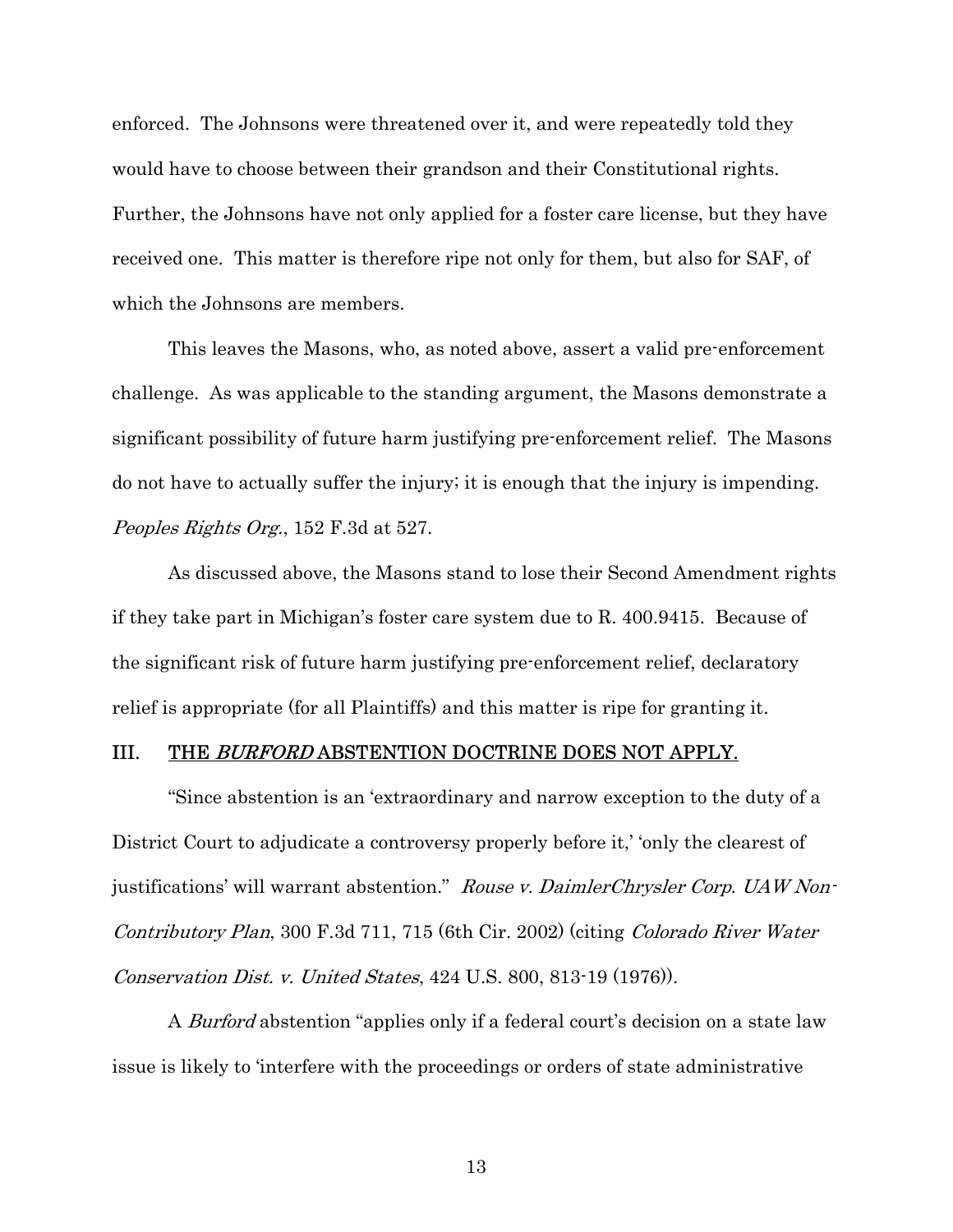agencies.' See New Orleans Pub. Serv. Inc. v. Council of New Orleans, 491 U.S. 350, 361, [] (1989). The *Burford* abstention should not be applied unless: (1) a case presents 'difficult questions of state law bearing on policy problems of substantial public import whose importance transcends the result in the case then at bar,' or (2) the 'exercise of federal review of the question in a case and in similar cases would be disruptive of state efforts to establish a coherent policy with respect to a matter of substantial public concern.'" Rouse, 300 F.3d at 716 (citing Colorado River, 424 U.S. at 814 (discussing Burford)).

Defendant is arguing, in effect, that his actions are not subject to federal oversight, that he can violate the Defendant's constitutional rights and this Court should step aside because he claims it is "a matter of state policy." Not only is that exceedingly arrogant, it is also legally incorrect.

In support of Defendant's argument that federal courts should simply stay out of the business of judicial review of state's unconstitutional actions, Defendant cites to the namesake Burford v. Sun Oil Co., 319 U.S. 315 (1943). However, Burford dealt with a unique situation, which underscores why the doctrine does not apply to this case. In *Burford*, the Texas Legislature enacted a comprehensive scheme to deal with the state's oil and gas industry, including the preservation of resources. Id. at 320-21. Since the drilling of a new well may affect existing wells miles away, especially since it was possible to draw the oil not only from under one's own land, but also from under neighboring plots, the granting of a new well permit was handled by the State Railroad Commission, but by state statute all litigation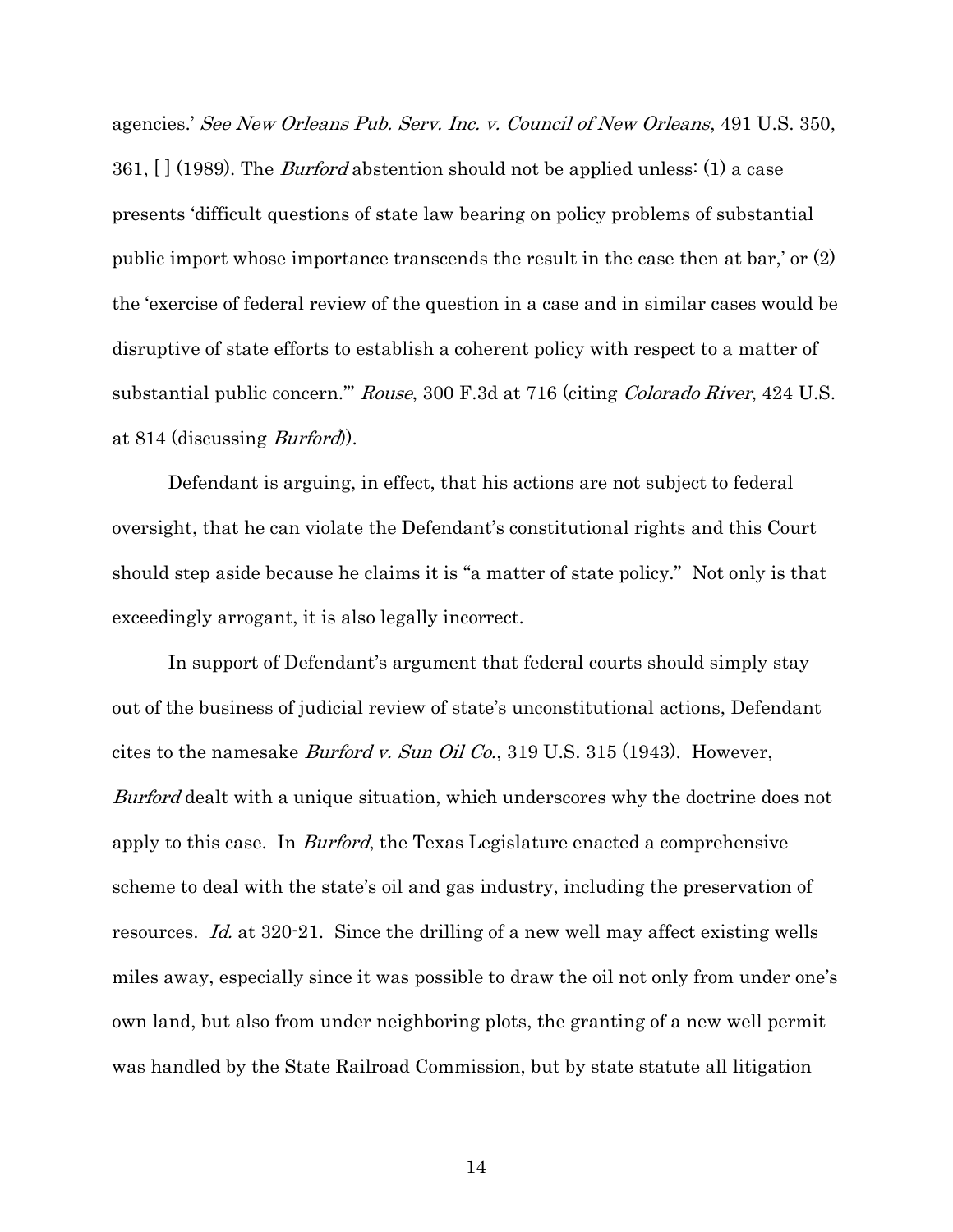regarding new well permits was to be handled in one particular county court, so the rulings would be consistent. Id. at 325. It was under that peculiar scenario that the *Burford* Court ruled the specific permit dispute should be handled not by a federal Court sitting in diversity, but in the state court the Texas statute contemplated handling those matters. Burford was not a blanket abstention as to the review of state actions just because the state labels it "state policy."

> "*Burford* 'does not require abstention whenever there exists [a complex state administrative process], or even in all cases where there is a 'potential for conflict' with state regulatory law or policy.' New Orleans Pub. Serv., Inc. v. Council of New Orleans, 491 U.S. 350, 362, 105 L. Ed. 2d 298, 109 S. Ct. 2506 (1989) (quoting Colo. River, 424 U.S. at 815-16). Instead, 'This balance only rarely favors abstention, and the power to dismiss recognized in *Burford* represents an extraordinary and narrow exception to the duty of the District Court to adjudicate a controversy properly before it.' Quackenbush v. Allstate Ins. Co., 517 U.S. 706, 728, 135 L. Ed. 2d 1, 116 S. Ct. 1712 (1996) (quotation omitted)."

AmSouth Bank v. Dale, 386 F.3d 763, 783 (6th Cir. 2004).

The Defendant is essentially arguing that the State should be allowed to set its own firearms policy as pertaining to foster parents, regardless of its unconstitutional infringement of the Plaintiffs' Second Amendment rights, but the Defendant's proposal was specifically rejected in *McDonald v. City of Chicago*, 130 S.Ct. 3020 (2010). In *McDonald*, the City of Chicago, in attempting to maintain its ban on home handgun possession, argued that it should be free to decide for itself what were reasonable gun control measures, and to implement them. Id. at 3046. The Supreme Court rejected this notion, ruling that when a Bill of Rights guarantee is fundamental and binding on the states, then the State is limited in its ability "to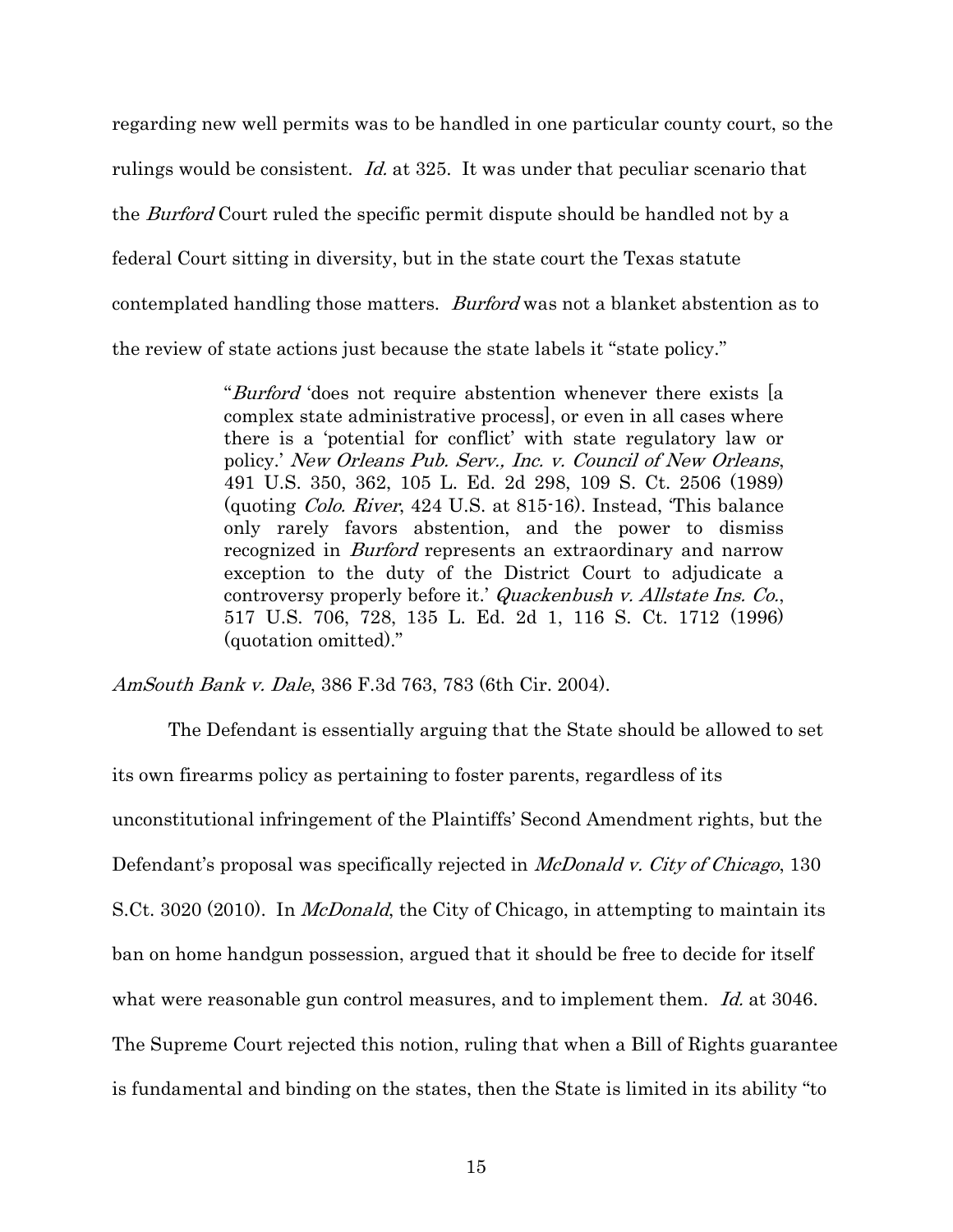devise solutions to social problems that suit local needs and values." Id. In other words, what the Defendant argues is important social policy with which the State should be left alone, is really just the unconstitutional deprivation of rights which perfectly fits within this Court's jurisdiction to remedy.

Further, the Sixth Circuit has repeatedly declined *Burford* abstention, noting that: "[i]n *GTE North, Inc. v. Strand*, 209 F.3d 909 (6th Cir.), *cert. denied*, 531 U.S. 957 (2000), we reasoned that Burford abstention is inapplicable in a 'case that does not concern a disputed issue of state law, but rather a potential conflict between state and federal . . . laws." *Habich v. City of Dearborn*, 331 F.3d 524, 533 (6th Cir. 2003) (quoting *GTE North, Inc.* at 921).

In this case, while Defendant claims the entire foster care system is categorically a generic matter of important state interest, this lawsuit affects one Rule that in way affects the entire system. And while a judgment in Plaintiffs' favor would affect the enforcement or existence of said Rule, in no way does this conflict with any state court action; indeed, the federal Court is exactly where this matter should be heard.

## IV. THE PLAINTIFFS' SECOND AMENDMENT RIGHTS CANNOT BE INFRINGED JUST BECAUSE THEY FOSTER OR ADOPT CHILDREN THROUGH THE STATE.

The Second Amendment provides:

A well regulated Militia, being necessary to the security of a free State, the right of the people to keep and bear Arms, shall not be infringed.

U.S. Const. amend. II.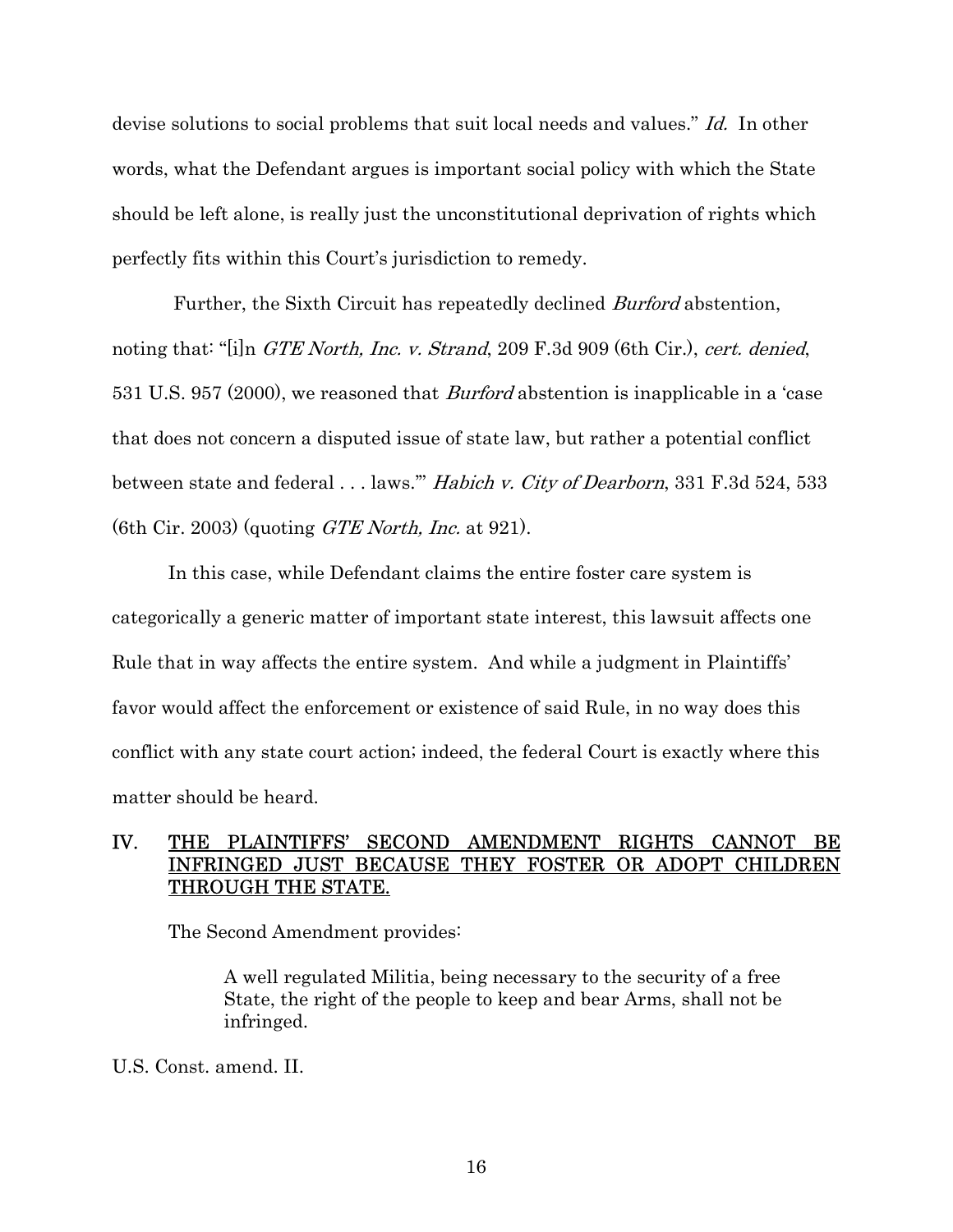The Second Amendment "is fully applicable against the States." McDonald v. City of Chicago, 561 U.S. 3025, 130 S. Ct. 3020, 3026 (2010).

 The Amendment protects the right to "keep" as well as to "bear" operable arms, i.e., "to possess and carry weapons in case of confrontation." Heller, 554 U.S. at 592 (emphasis added).

Heller considered whether Washington D.C.'s "prohibition on the possession" of usable handguns in the home violates the Second Amendment . . . ." Id. at 573. The Court found that the requirement that firearms "be rendered and kept inoperable . . . makes it impossible for citizens to use them for the core lawful purpose of self-defense . . . ." Id. at 630. And it held that the Second Amendment "surely elevates above all other interests the right of law-abiding, responsible citizens to use arms in defense of hearth and home."  $Id$  at 635. "A statute ... which requires arms to be so borne as to render them wholly useless for the purpose of defence, would be clearly unconstitutional." Id. at 629, quoting State v. Reid, 1 Ala. 612, 616-617 (1840).

St. George Tucker wrote: "Wherever . . . the right of the people to keep and bear arms is, under any colour or pretext whatsoever, prohibited, liberty, if not already annihilated, is on the brink of destruction." Tucker, View of the Constitution of the United States, 1 BLACKSTONE'S COMMENTARIES, ed. app. at 300 (1803). Heller endorsed this passage from Tucker. 554 U.S. at 606.

The constitutional text states categorically that the right "shall not be infringed." It is ludicrous that the First Amendment prohibition on "abridging the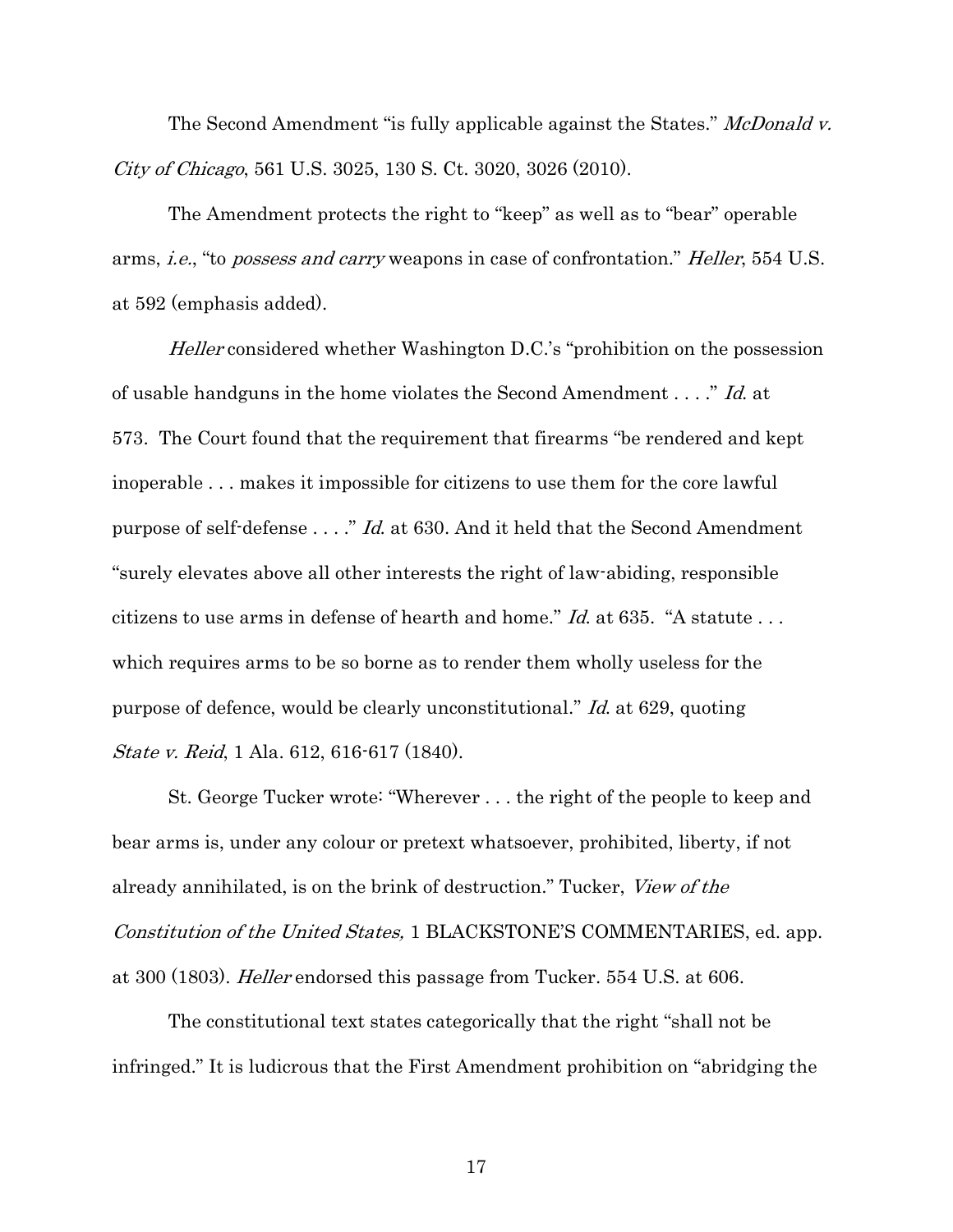freedom of speech, or of the press" means that such freedom may be prohibited based on a legislative declaration, or agency policy, that the right is too dangerous to allow. The mere possibility of accidents does not justify prohibiting responsible persons from keeping operable arms, as "the enshrinement of constitutional rights necessarily takes certain policy choices off the table. These include the absolute prohibition of handguns held and used for self-defense in the home." Id. at 636.

 Indeed, the fundamental right of self-defense is severely restricted by the Defendant's Rule 400.9415, as a locked-away firearm with no readily-available ammunition is of little help for those whose homes are being invaded, especially since one rarely has any advance warning before the intruder kicks in the door and breaks into the home. In such situations, every second counts, and the MDHHS firearms Rule robs homeowners of those valuable seconds, if not destroys the practical ability for self-defense entirely.

 Defendant states that "the rule does not prevent firearm ownership or possession; it does not bar a licensed foster parent from actively bearing arms, or using them for self-defense or sporting purposes," (Dkt. # 9 at p.38), but this is disingenuous. By requiring that any firearms be unloaded, locked away, inaccessible, outfitted with trigger locks, and separate from the also locked-up ammunition, it is clear the Second Amendment right has been destroyed in foster homes. Indeed, Defendant's position and intent is obvious just from the fact that the Rule restricting the possession and bearing of firearms for self-defense and defense of family is entitled "Hazardous Materials."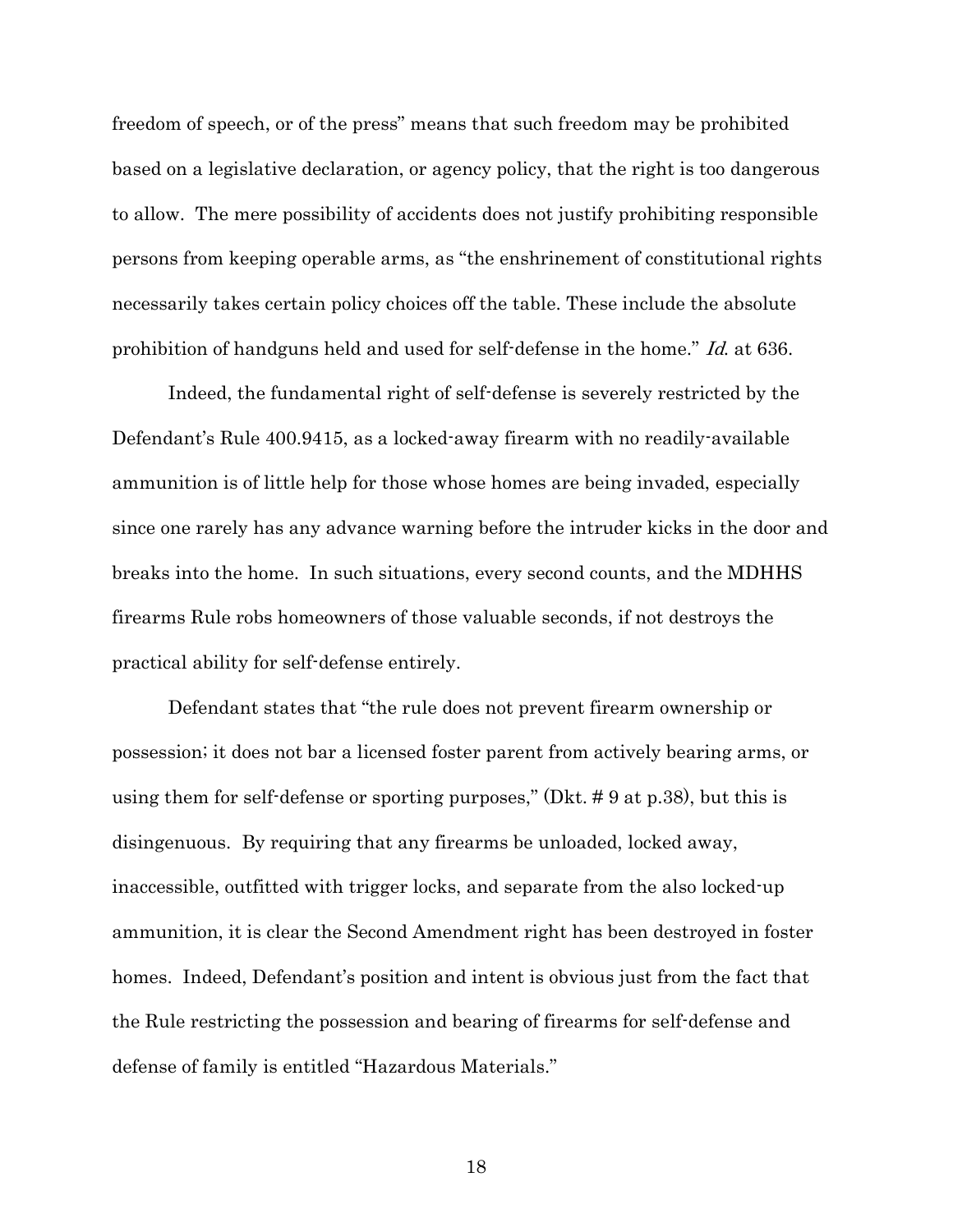Defendant cites with approval to *Jackson v. City and County of San* 

Francisco, 746 F.3d 953 (9th Cir. 2014), but the safe storage requirements in that case (as in this case) were completely contradictory to the Supreme Court's ruling in Heller that the Second Amendment protects law-abiding persons' right to keep and bear functional readily-available firearms for lawful purposes, most notably in the home. Therefore, Plaintiffs assert this Court should follow *Heller*, as opposed to Jackson.

" $[T]$ he Supreme Court made clear in *Heller* that it wasn't going to make the right to bear arms depend on casualty counts," Moore v. Madigan, 702 F.3d 933, 939 (7th Cir. 2012). Nevertheless, Defendant tries to justify the MDHHS policy on the implied claim that armed, law-abiding citizens pose a threat to foster children.

Again, Plaintiffs do not deny that the State has a compelling interest in public safety, including/especially that of children. However, the Rule's restrictions cut right into the core of the Second Amendment right as stated in *Heller*.

Foster homes are not sensitive areas just because the Defendant claims they are. They are still peoples' homes, where the Second Amendment right is acute, and they no more become sensitive areas than they are when natural or adopted children are in the home. It is extremely disingenuous to compare someone's home to a school just because a foster child is there.

Additionally, this case is not about allowing foster children unsecured firearms. Instead, this case is about the honest ability to armed self-defense measures, such as the right to carry a firearm on one's person or in one's vehicle. It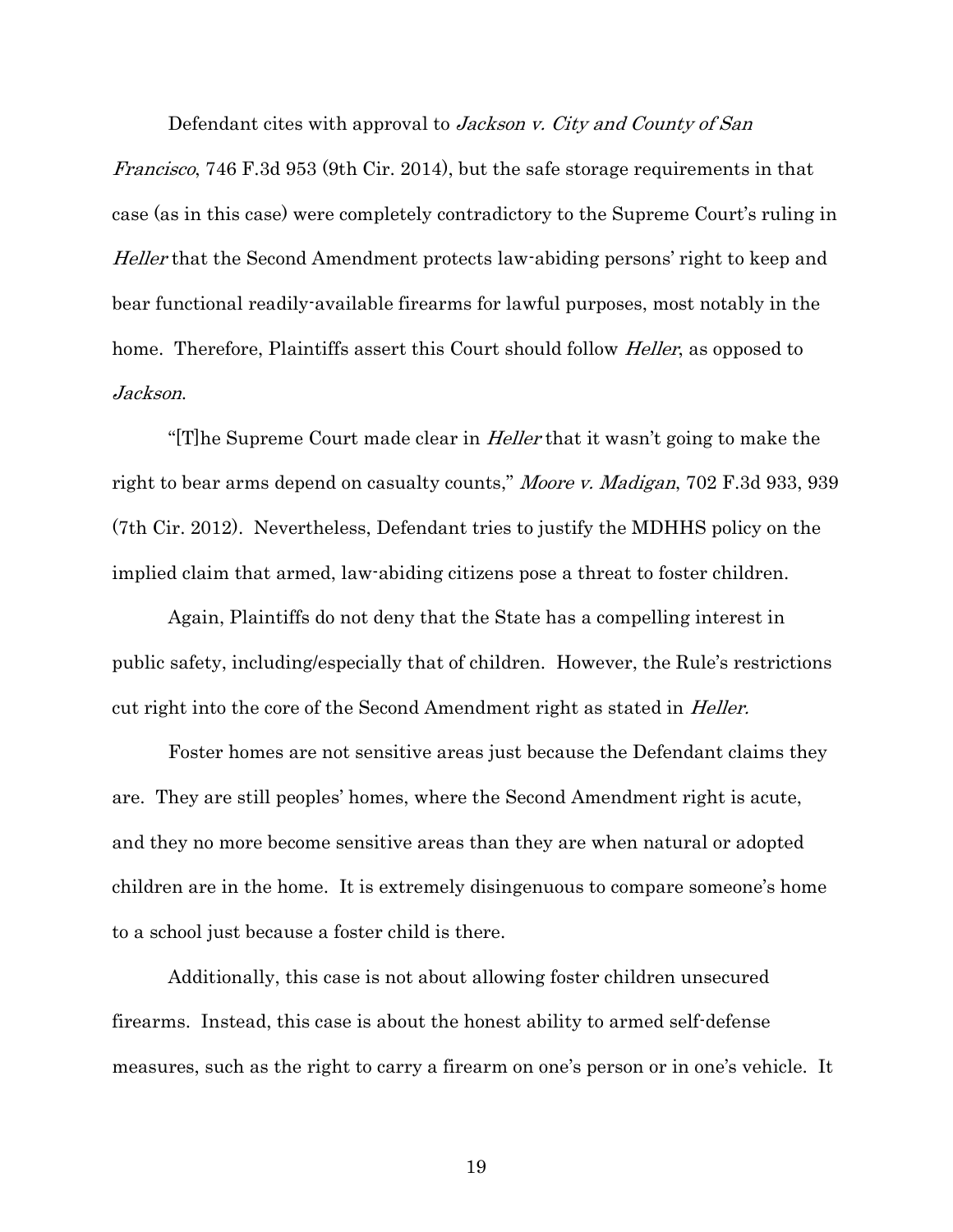is about the right to keep a loaded firearm by one's bed in case of attack, even if that firearm is stored in a gun safe. This case is not about some (Defendant) imagined right to act recklessly or stupidly with firearms, or to leave firearms unsecured so that children (foster or otherwise) can have free access to them. Defendant seems to have fashioned his Rule on the most negligent, horrible consequence he can conceive, but *Heller* allows that law-abiding persons can safely keep and bear arms. All Plaintiffs ask is that they not forfeit that right just because they participate in the foster care system. It is not fair to them, or the children awaiting placement.

Defendant claim the Rule is nothing but a safe storage law, but the effect is far more ominous, in that the plain language forbids the carry of firearms (regardless of whether foster children are present or not), and forbids having readily-available functional firearms in the home, even on one's person, for selfdefense purposes.

In Defendant's Motion, and in the Defendant's *amicus* briefs, there is also research cited, but it is contradicted and at best cannot be parsed out in a Motion to Dismiss. In particular, Defendant and his *amici* cite to authorities that allegedly show that a gun kept in the home for self-defense is dangerous to children in the home. This research has been debunked by (1) the National Research Council (NRC) of the National Academies of Science and (2) the Centers for Disease Control (CDC).

The NRC reviewed the body of firearms literature, and concluded that the studies: (i) utterly failed to establish that gun ownership increased the risk of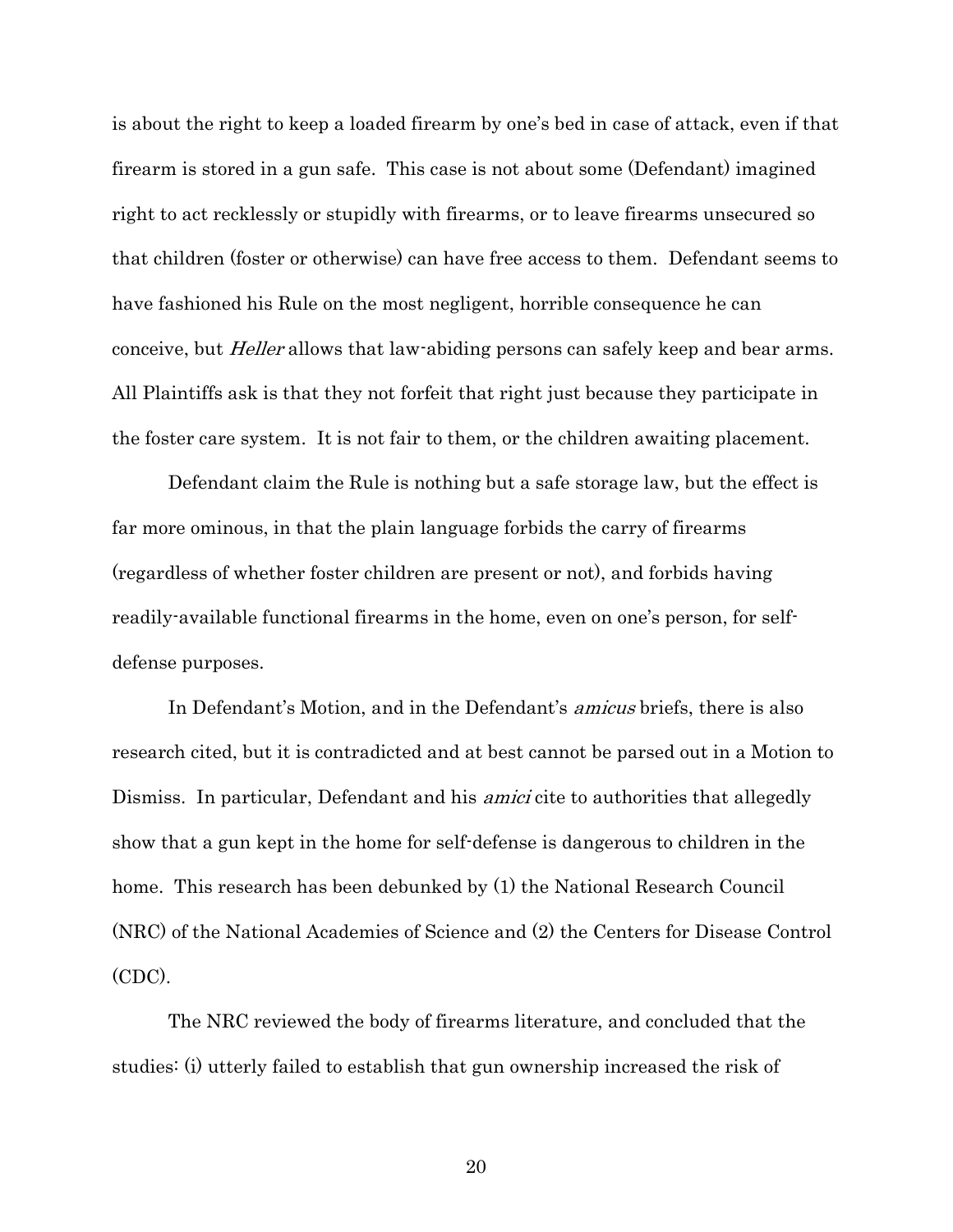violence to the owner, (ii) were incapable of throwing light on "the impact of firearms on homicide or the utility of firearms for self-defense," and (iii) made conclusions "that owning firearms for personal protection is 'counterproductive' and that 'people should be strongly discouraged from keeping guns in the home' " that were simply "not tenable." FIREARMS AND VIOLENCE: A CRITICAL REVIEW 118-19 (Charles F. Wellford et al. eds., 2005) (citation omitted).

The CDC likewise found that the research was flawed and "inconsistent" and as a result there was "insufficient evidence" to conclude that firearms injury can be reduced either by "[b]ans on specified firearms or ammunition" or by requiring gun owners "to store ... firearms locked ... [or] unloaded" in the home. See First Reports Evaluating the Effectiveness of Strategies for Preventing Violence: Early Childhood Home Visitation and Firearms Laws, 52 MORBIDITY & MORTALITY WEEKLY REP. 15, 17-18 (Oct. 3, 2003), available at

www.cdc.gov/mmwr/PDF/rr/rr5214.pdf; Robert Hahn et al., Firearms Laws and the Reduction of Violence: A Systematic Review, 28 AM. J. PREV. MED. 40, 40, 49, 56  $(2005)$ .

 Armed civilians, even though they greatly outnumber police officers, make far fewer mistakes with their firearms than do the police. Each year there are approximately thirty instances in which a civilian mistakenly shoots and kills an innocent individual who was not actually a burglar, mugger, or similar assailant but "[o]ver the same period the police erroneously kill five to eleven times more innocent people." See JOYCE LEE MALCOLM, GUNS AND VIOLENCE: THE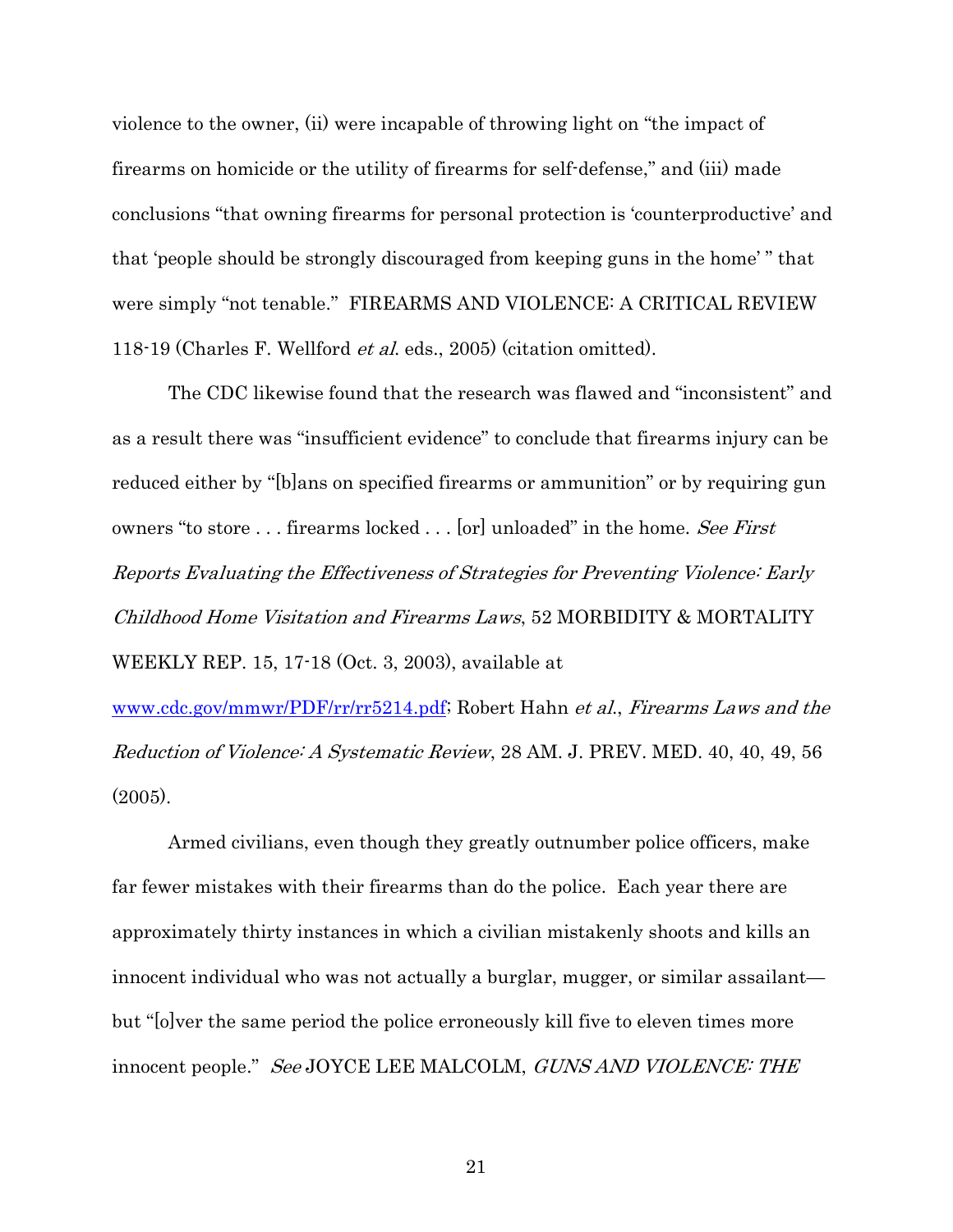*ENGLISH EXPERIENCE* 239 & n.71 (2002). Further, armed civilians are an asset to public safety: "Regardless of which counts of homicides by police are used, the results indicate that civilians legally kill far more felons than police officers do." See Gary Kleck, Keeping, Carrying, and Shooting Guns for Self Protection, in DON B. KATES, JR. & GARY KLECK, THE GREAT AMERICAN GUN DEBATE: ESSAYS ON FIREARMS & VIOLENCE 199 (1997).

In fact, the Defendant's firearm Rule has an especially severe impact on those who are least capable of defending themselves against more physically powerful assailants while they are struggling to open a gun-safe or get to the separate location where the ammunition is stored in order to load the firearm. In general, women are smaller and less muscular than the male criminals who prey on them, and every second of delay that the Defendant's policy imposes on its female foster parents could be the difference between life and death. When these potential consequences are considered, the Defendant's Rule is particularly harsh, and results in a decision that the Defendant passes off cavalierly (If the Plaintiffs want Second Amendment rights, don't be a foster parent), but is truly much more complicated and untenable than that.

Using the two-step framework laid out in Ezell v. City of Chicago, 651 F.3d 684 (7th Cir. 2011), the Defendant's firearms rules and policies cannot survive constitutional scrutiny. As in Ezell, Plaintiffs are the law-abiding responsible citizens who have full Second Amendment rights under Heller. 651 F.3d at 708. Banning functional firearms from home use clearly implicates Second Amendment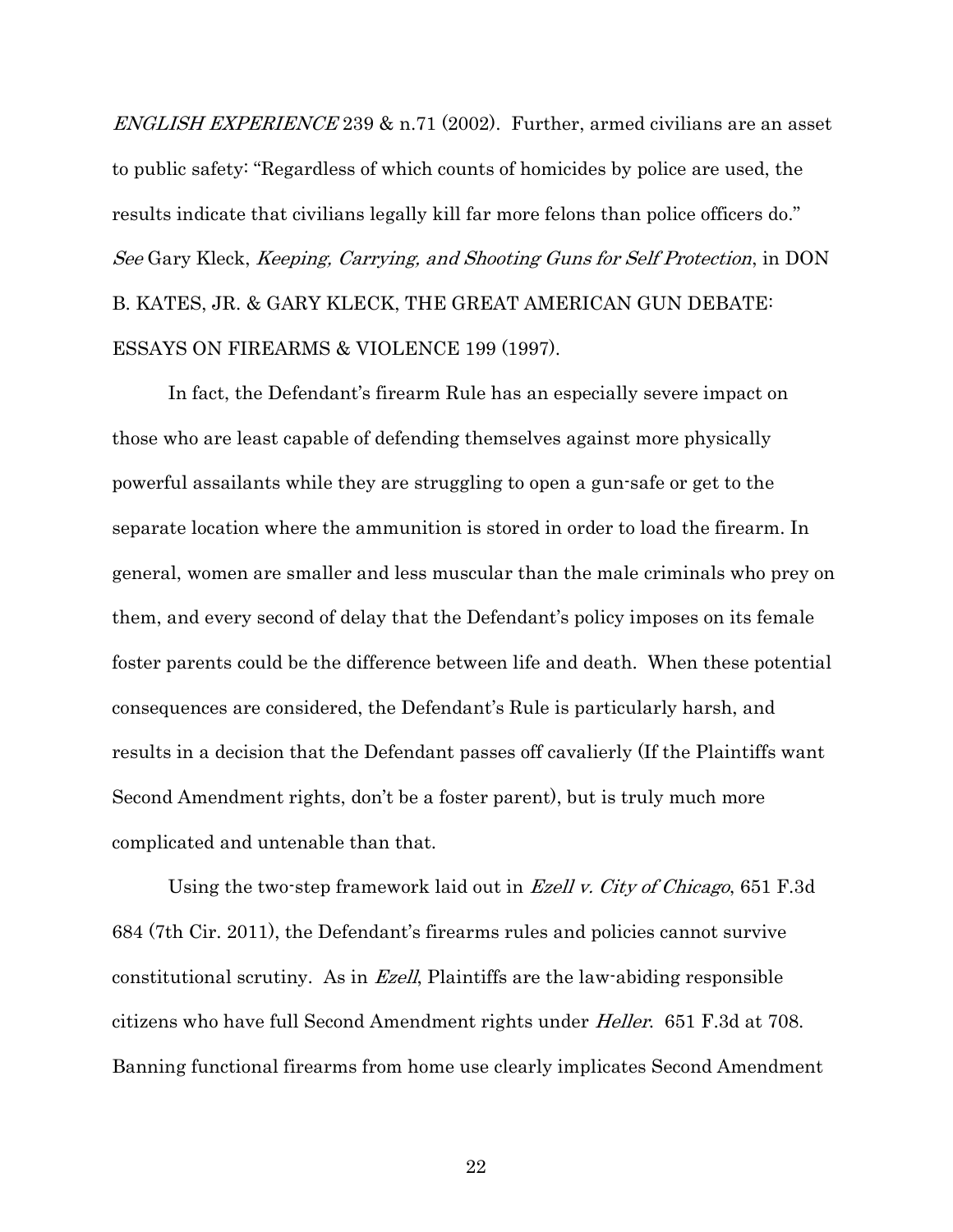rights (See Heller, 554 U.S. at 636). Because the Defendant's rules and policies strike at the core of the Second Amendment right (Id. at 630), strict scrutiny applies.

 The Defendant's and MDHHS's stated reason of protecting foster children is almost certainly considered a compelling interest; in fact, the Plaintiffs bring this suit so that they may be better able to protect foster children and the rest of their families. To that end, the Rule does not impose a temporary restriction, as the Defendant claims, but a categorical stripping of the Second Amendment right on all persons who serve as foster parents. Defendant's attitude towards this is apparent as Defendant compares those who provide foster care to those who have had orders of protection entered against them (Dkt. #9 at p.29).

However, compelling interest granted, the Defendant's Rule is not narrowly tailored to achieve that interest. While the answer to this issue may lie in the eventual expert testimony, it is clear that firearms have successfully been used for self-defense many times, which is something the State very much wants to ignore.

At least 19 professionally conducted national surveys have specifically asked respondents whether they had used a gun for self-protection. Despite wide variation in the details of the surveys, all indicated huge numbers of defensive gun uses each year, ranging from 800,000 to 3.6 million (Kleck, Gary, The Frequency of Defensive Gun Use, Chapter 6 in Armed, edited by Gary Kleck and Don B. Kates. NY: Prometheus Books., pp. 214-229 (2001)). The most technically sound of the surveys indicated there were 2.5 million defensive gun uses in 1992 (Kleck, Gary and Gertz,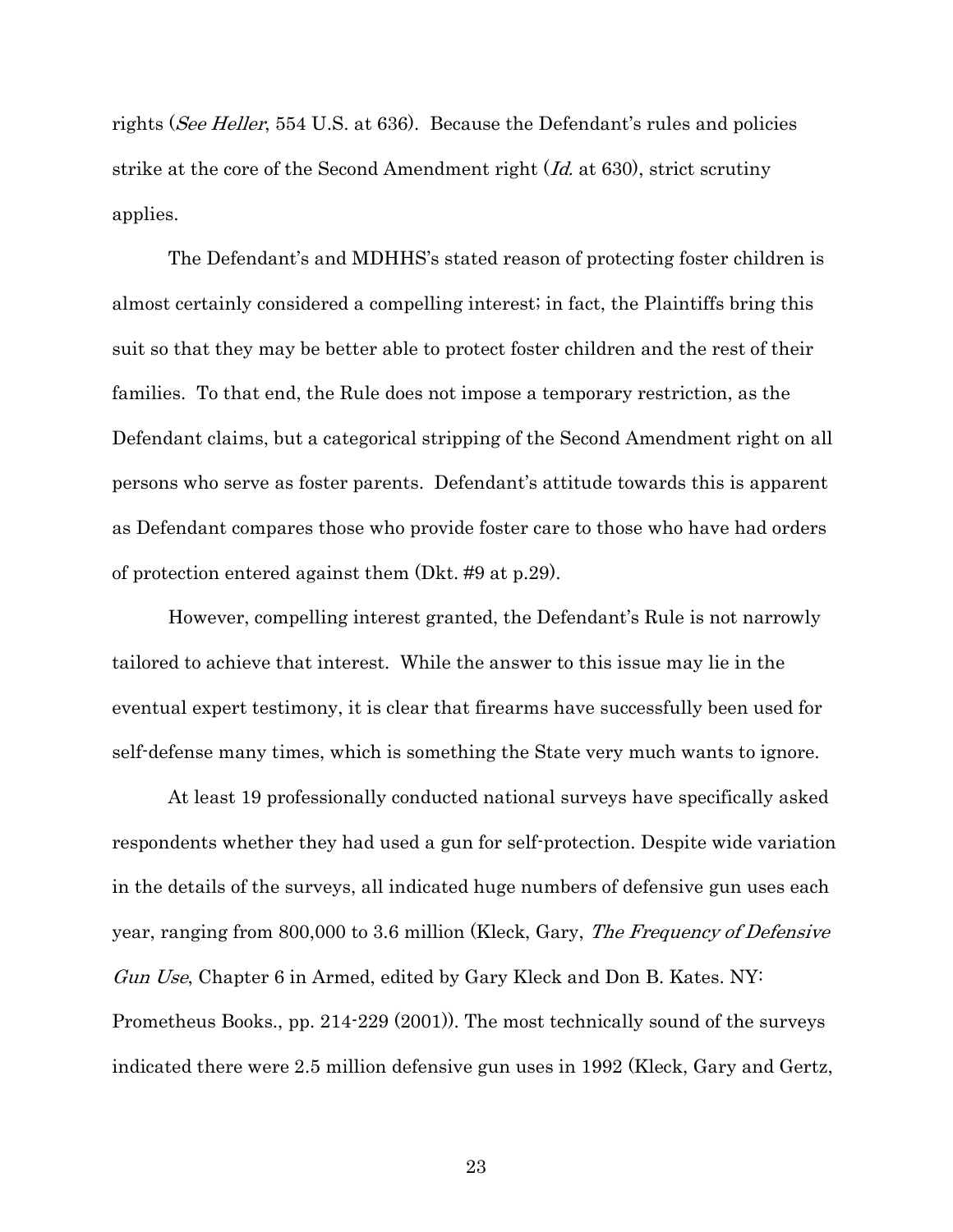Marc, Armed Resistance to Crime: The Prevalence and Nature of Self-Defense with a Gun, J. of Criminal Law and Criminology, v.86, n.1, pp.  $150-187$  (1995)).

That survey indicated that 36% of the defensive uses were carried out near but not in the defender's home and another 27% were carried out in locations that were neither near nor in the defender's home  $Id$ , at 185). This leaves 37% of the defensive gun uses to have occurred in the defender's home. Thus, anywhere from 296,000 to 1,332,000 defensive uses in 1992 occurred in the defender's home, and anywhere from 288,000 to 1,296,000 defensive uses in 1992 occurred near the defender's home.

Since crime rates are only about half as high today as in 1992, the number of defensive gun uses is probably likewise about half what it was back then - perhaps about 1.25 million. Nevertheless, the number of defensive uses is still enormous. As a point of reference, in 2014 about 466,110 crimes were committed with firearms, including both crimes reported to the police and crimes not reported (U.S. Bureau of Justice Statistics. 2016. Criminal Victimization, 2014. Revised September 29, 2015. Available online at http://www.bis.gov/content/pub/pdf/cvl 4.pdf, p.3). Defensive uses of guns by crime victims therefore appears to be about three times more common than crimes committed by offenders using guns.

Further, when people defend themselves with firearms, they are less likely to be injured or lose property than crime victims in otherwise similar circumstances who use other defensive strategies or who do not resist. Any position to the contrary is inconsistent with the best available research evidence.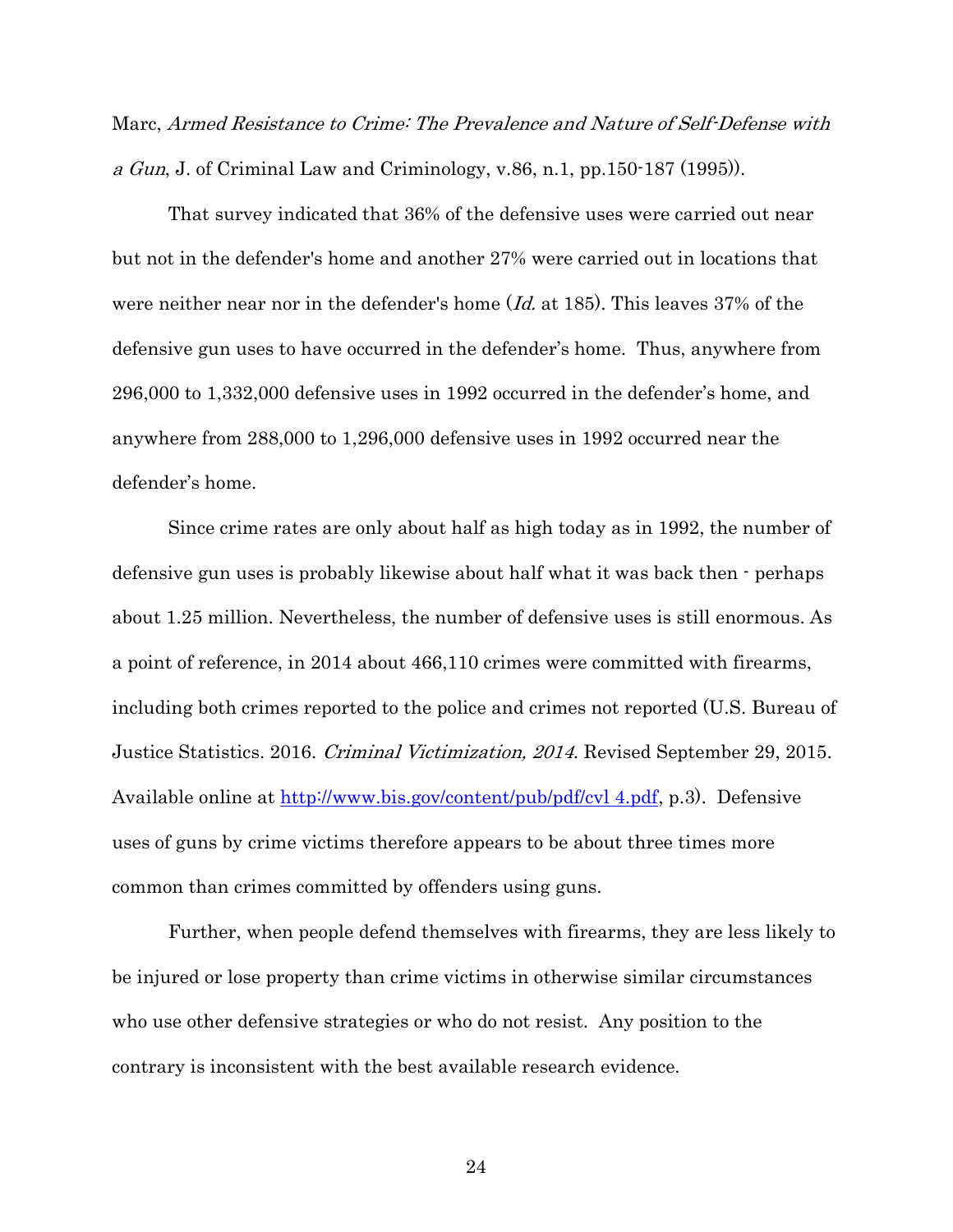Defensive gun use (DGU) is effective as well as frequent. The best available evidence on the effect of DGU on whether the victim is injured or loses property was generated in a series of analyses of data generated by the U.S. Census Bureau's National Crime Victimization Survey, which provides detailed information on selfprotective actions about the largest available, nationally representative sample of crime victimization incidents that Gary Kleck conducted with a series of colleagues (Kleck, Gary. Crime Control Through the Private Use of Armed Force, Social Problems 35(1):1-21 (1988); Kleck, Gary, and Susan Sayles, Rape and Resistance, Social Problems 37(2):149-162 (1990); Kleck, Gary, and Miriam DeLone, Victim Resistance and Offender Weapon Effects In Robbery, Journal of Quantitative Criminology 9(1):55-82 (1993); Tark, Jongyeon, and Gary Kleck. Resisting Crime: The Effects of Victim Action on the Outcomes of Crimes. Criminology, 42(4):861-909  $(2004)$ .

These studies uniformly indicate that crime victims who use guns in selfprotection are less likely to be injured or lose property than otherwise similar crime victims who either used other self-defense strategies or did not resist at all. On the rare occasions that gun-using victims were injured, the injuries were inflicted on the victims before the victims used their guns defensively. Further, victims who defended themselves with guns tended to do so in more desperate circumstances, i.e. circumstances more threatening to the victim, than those who adopted other self-protection strategies. Gun users were more likely to be outnumbered, to be facing offenders with weapons, and to have already been injured before wielding the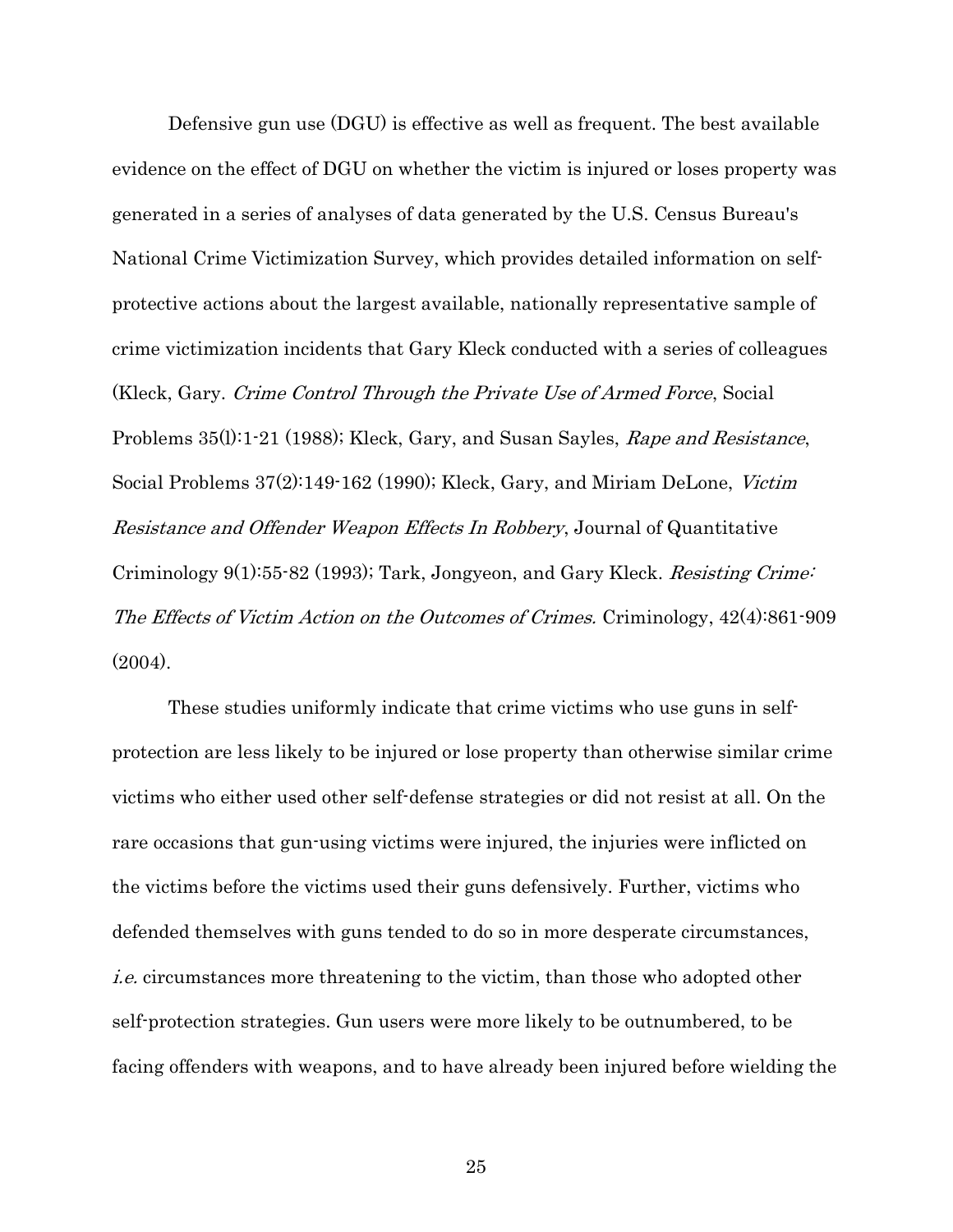gun in self-defense. It is therefore all the more impressive that gun defenders managed to come out of the crimes with so little harm. As one measure of success in avoiding harm, the Tark and Kleck (2004) analysis found that only 2.4% of crime victims who used guns suffered any kind of injury after the defensive gun use, and less than 1% suffered any injury more serious than cuts and bruises (p. 878).

Thus, there is substantial public benefit in allowing law-abiding citizens to possess firearms for self-defense purposes, a benefit that would be all but eliminated since foster parents are denied the right guaranteed in *Heller* to possess functional firearms for self-defense purposes of (at the least) hearth and home. The Defendant's rules and policies are not narrowly tailored to achieve their claimed benefit. At the least, Plaintiffs have stated a claim that the Defendant has violated the Plaintiff's Second Amendment rights. The Defendant's Motion to Dismiss should be denied.

#### V. IT IS IRRELEVANT THAT LEGISLATIVE BILLS ARE PENDING.

Defendant argues that this matter should be dismissed or stayed due to the two bills pending in the Michigan Legislature – SB527 and HB4955. However, it is complete speculation whether either or both of those Bills will ever be enacted, and what they will look like in final form if ever enacted.

If a new law is passed that purportedly addresses the situation in this case, Plaintiffs will evaluate it at that time. It is pointless to speculate about something that may not happen at all, and Plaintiffs object to any attempt to delay or thwart this lawsuit based on such speculation.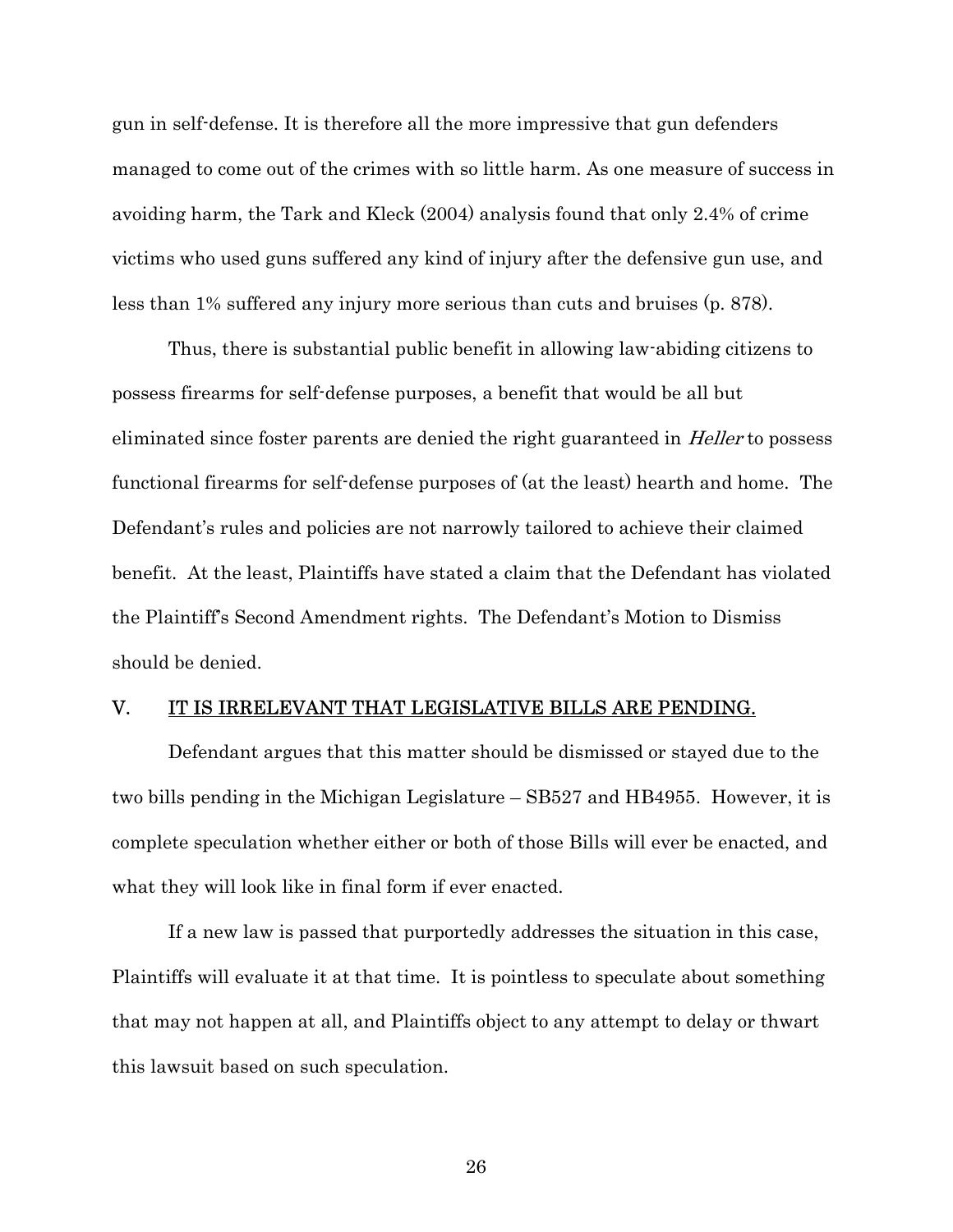This case is nothing like the situation in Turner v. Snyder, 1:12-cv-1095

(W.D.Mich.), where the Court abstained because a similar lawsuit had been filed in

Michigan state court, which had already gone to oral argument in the Michigan

Court of Appeals. Id. at pp.6-7. Here, there is no other lawsuit, the legislation

(which, upon information and belief, was only introduced as a result of this

lawsuit<sup>1</sup>) is pending and speculative, and this matter is ripe for review.

## VI. THE DEFENDANT'S RULE VIOLATES THE FOURTEENTH AMENDMENT'S EQUAL PROTECTION AND DUE PROCESS CLAUSES.

Section 1 of the Fourteenth Amendment provides, in relevant part:

No state shall make or enforce any law which shall abridge the privileges or immunities of citizens of the United States; nor shall any state deprive any person of life, liberty, or property, without due process of law; nor deny to any person within its jurisdiction the equal protection of the laws.

U.S. Const. amend. XIV (emphasis added).

The Supreme Court has held:

.

 $\overline{a}$ 

Our prior decisions recognizing right to privacy guaranteed by the Fourteenth Amendment included "only personal rights that can be deemed 'fundamental' or 'implicit in the concept of ordered liberty.' Palko v. Connecticut, 302 U.S. 319, 325 (1937)." *Roe v. Wade*, 410 U.S. 113, 152 (1973). This privacy right encompasses and protects the personal intimacies of the home, the family, marriage, motherhood, procreation, and child rearing.

Paris Adult Theatre I v. Slaton, 413 U.S. 49, 65 (U.S. 1973) (Emphasis added)

In *Pierce v. Soc'y of Sisters*, 268 U.S. 510 (1925), the Supreme Court stated:

"Under the doctrine of *Meyer v. Nebraska*, 262 U.S. 390  $[(1923)]$ , we think it

<sup>1</sup> It is also fair to speculate that the instant this lawsuit is dismissed pursuant to abstention, as Defendants request, the pending legislation will disappear as well.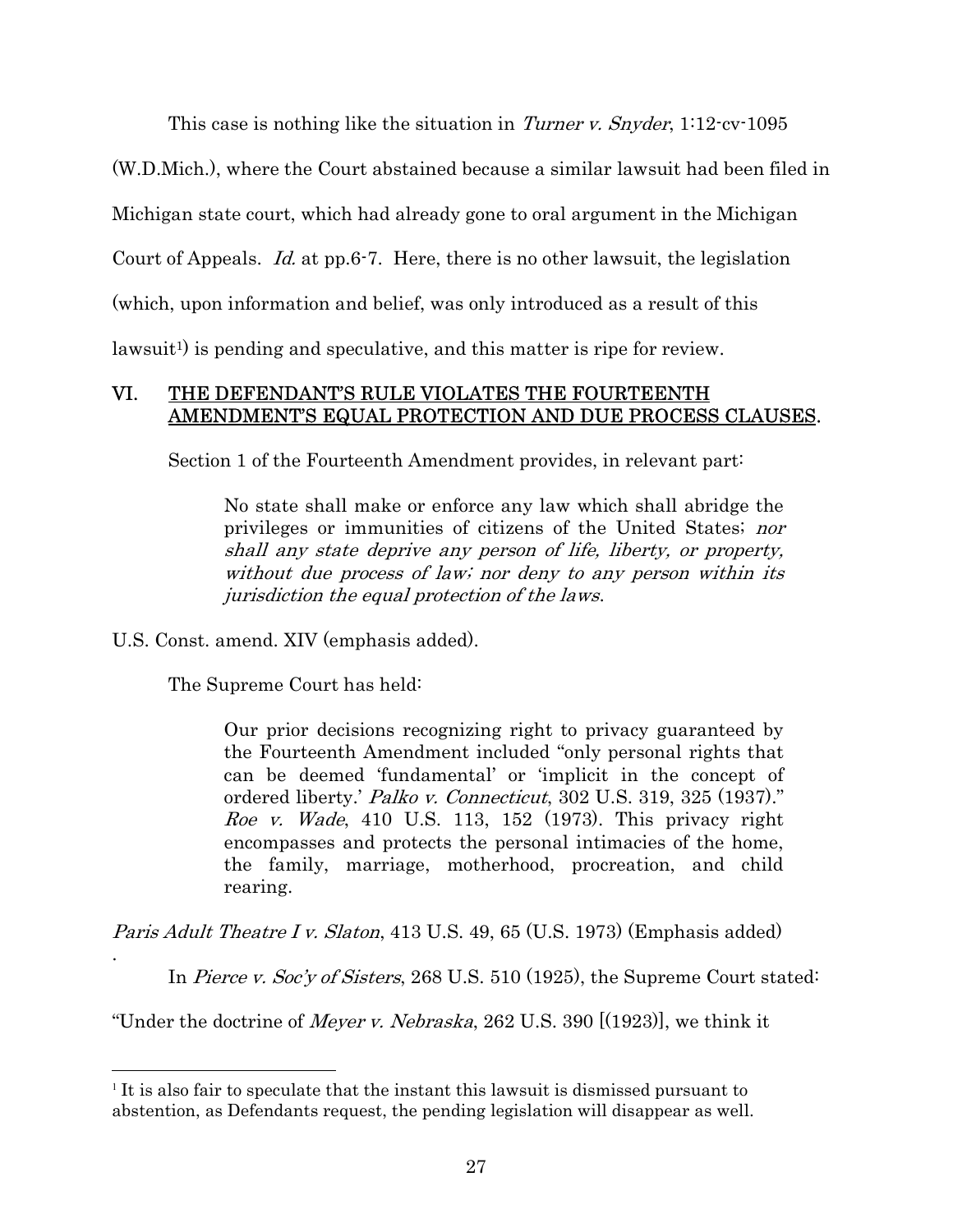entirely plain that the Act of 1922 [requiring public schooling for minors] unreasonably interferes with the liberty of parents and guardians to direct the upbringing and education of children under their control . . . [t]he child is not the mere creature of the State; those who nurture him and direct his destiny have the right, coupled with the high duty, to recognize and prepare him for additional obligations." Id. at 534-535.

"It is cardinal with us that the custody, care and nurture of the child reside first in the parents, whose primary function and freedom include preparation for obligations the state can neither supply nor hinder. *Pierce v. Society of Sisters*, supra. And it is in recognition of this that these decisions have respected the private realm of family life which the state cannot enter." Prince v. Massachusetts, 321 U.S. 158, 166 (1944).

While that principle apparently did not extend to Jehovah's Witnesses having their children selling religious literature on the street  $(Id$  at 170-71), it does extend to parents exercising lawful self-defense measures to protect those children in case of violent attack.

These principles have been more recently affirmed in *Troxel v. Granville*, 530 U.S. 57 (2000). In *Troxel*, the Court held that the Application of Washington state child-visitation-rights statute to allow visitation rights to paternal grandparents violated the mother's Fourteenth Amendment due process right to bring up her children. The Court stated: "The Fourteenth Amendment provides that no State shall 'deprive any person of life, liberty, or property, without due process of law.' We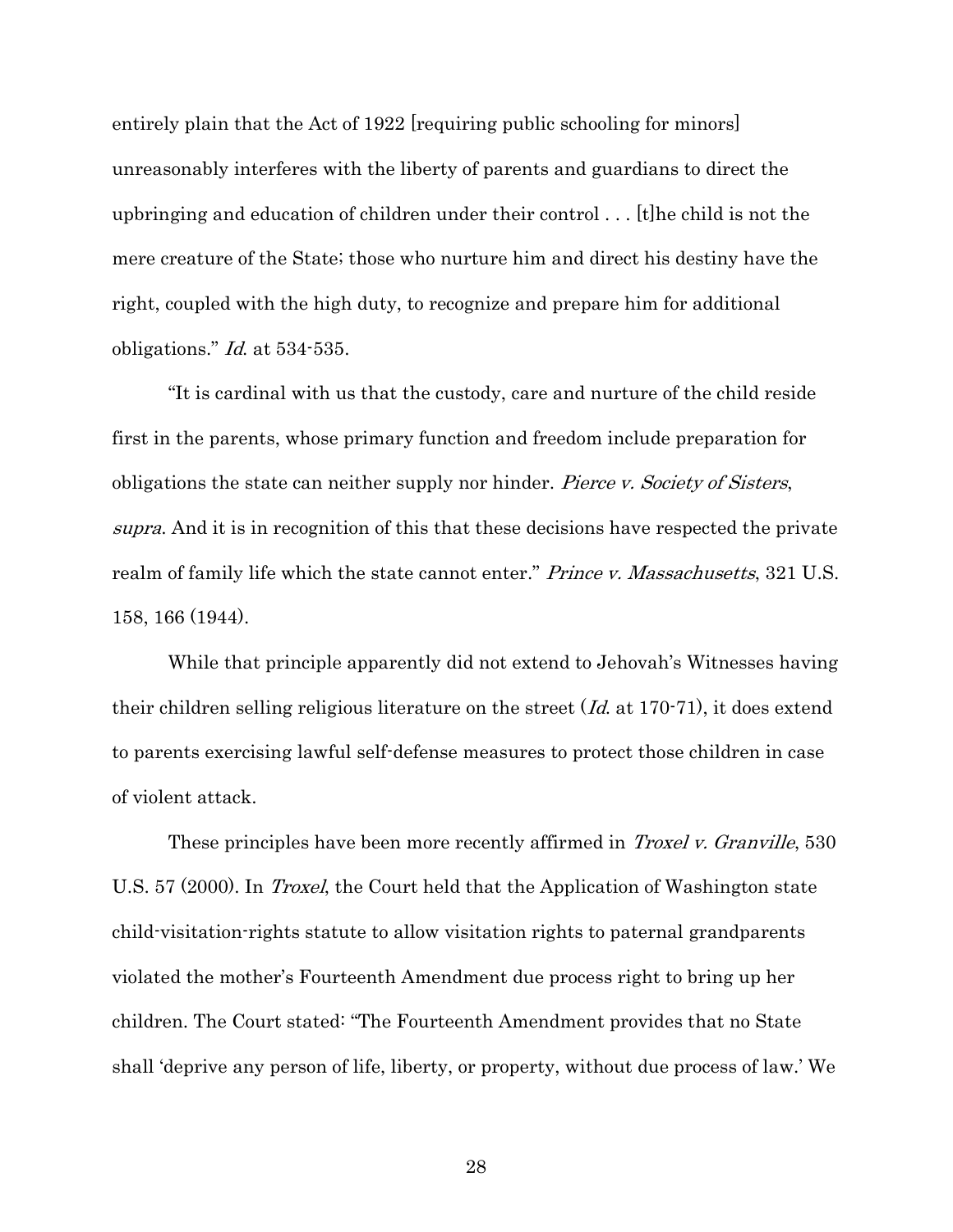have long recognized that the Amendment's Due Process Clause, like its Fifth Amendment counterpart, 'guarantees more than fair process.' Washington v. Glucksberg, 521 U.S. 702, 719, 138 L. Ed. 2d 772, 117 S. Ct. 2258 (1997). The Clause also includes a substantive component that 'provides heightened protection against government interference with certain fundamental rights and liberty interests.' 521 U.S. at 720; see also Reno v. Flores, 507 U.S. 292, 301-302, 123 L. Ed.  $2d$  1, 113 S. Ct. 1439 (1993). The liberty interest at issue in this case  $\cdot\cdot$  the interest of parents in the care, custody, and control of their children -- is perhaps the oldest of the fundamental liberty interests recognized by this Court." Troxel, 530 U.S. at 65.

It is perhaps more complicated to determine liberty interests when dealing with foster children, although that concern should not exist when dealing with the natural or adopted children who are in the home with foster children (both of whom are potentially endangered due to the Defendant's policies), though it is clear that the foster parents do have protectable interests in caring for their foster children.

Foster parents are to do the following for their foster children:

Love and accept them without trying to replace their natural parents. Give them a normal family life and a feeling of belonging. Provide nutritious meals and give good daily care. See that their health needs are met. Give them the training and guidance that will help them become good citizens. Help them become a part of the community, by involving them in community recreational activities. Cooperate and work with the local educational system to ensure continuity of the foster child's education.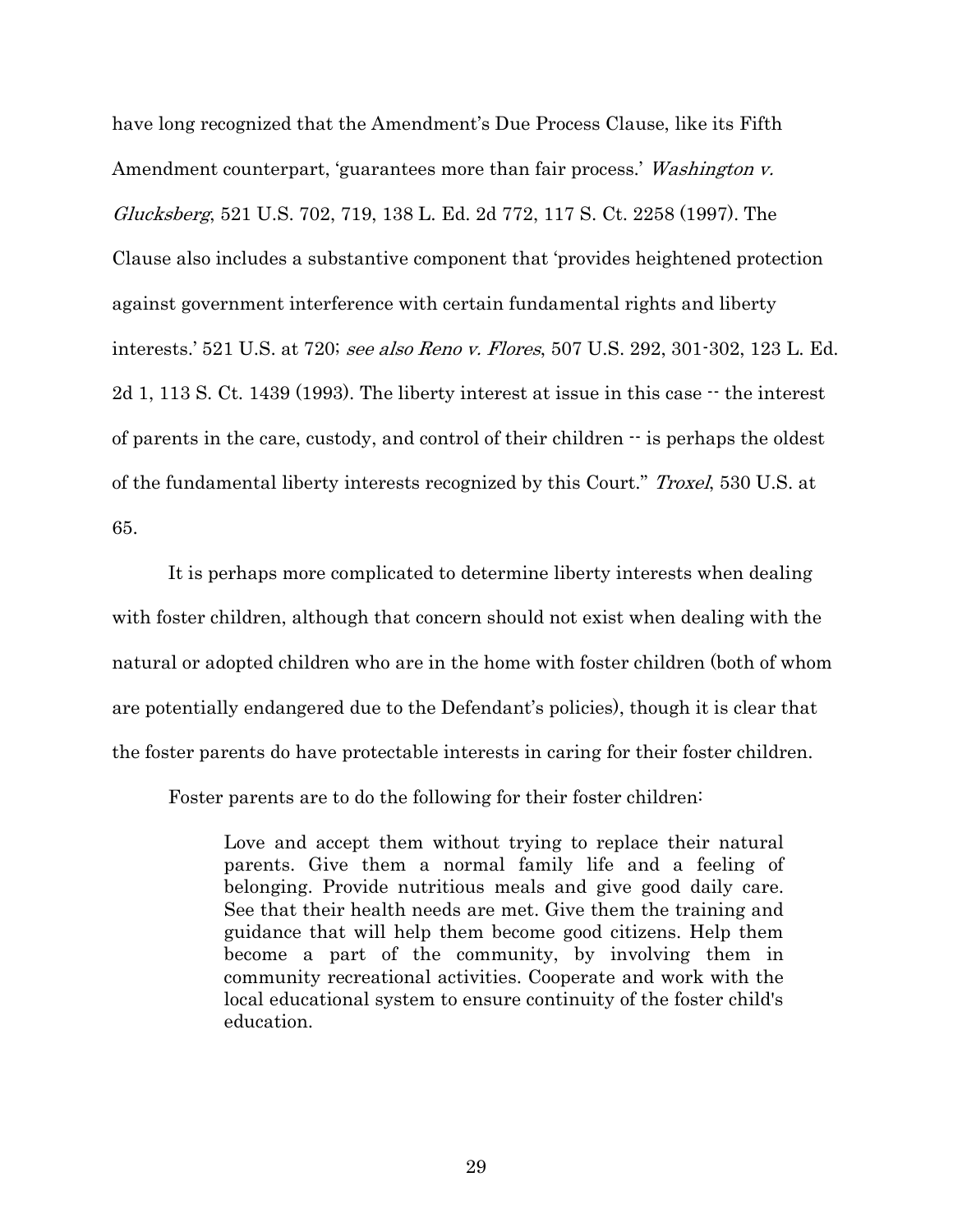http://www.michigan.gov/mdhhs/0,5885,7-339-8319\_8993-17572--,00.html

(last checked November 29, 2017).

Pursuant to MCLS § 722.121(2), foster parents have the right to due process

as to any potential discipline of their license. Further, they have the responsibility

## to "advocate for children in the foster parent's care." 20 ILCS 520/1-20(3).

Further, the Tenth Circuit has recognized that foster relationships can be

similar to natural-born relationships.

[T]he Supreme Court has made clear that "biological relationships are not exclusive determination of the existence of a family." [Smith v. Organization of Foster Families for Equality & Reform, 431 U.S. 816, 843, 97 S. Ct. 2094, 53 L. Ed. 2d 14 (1977) (hereinafter "OFFER")]. Although a biological relationship bears some import, the Court stressed that "the importance of the familial relationship, to the individuals involved and to the society," rests in part on "the emotional attachments that derive from the intimacy of daily association, and from the role it plays in promoting a way of life through the instruction of children." Id. at 844 (quotation and alteration omitted). "No one would seriously dispute that a deeply loving and interdependent relationship between an adult and a child in his or her care may exist even in the absence of blood relationship." Id.

Elwell v. Byers, 699 F.3d 1208, 1215-1216 (10th Cir. 2012).

The OFFER Court acknowledged that foster families and biological families differ in at least one important respect: Unlike biological families, "whatever emotional ties may develop between foster parent and foster child have their origins in an arrangement in which the State has been a partner from the outset." Id. at 845. Nonetheless, the Court indicated that the liberty interest in family association may extend to foster parents in certain circumstances: At least where a child has been placed in foster care as an infant, has never known his natural parents, and has remained continuously for several years in the care of the same foster parents, it is natural that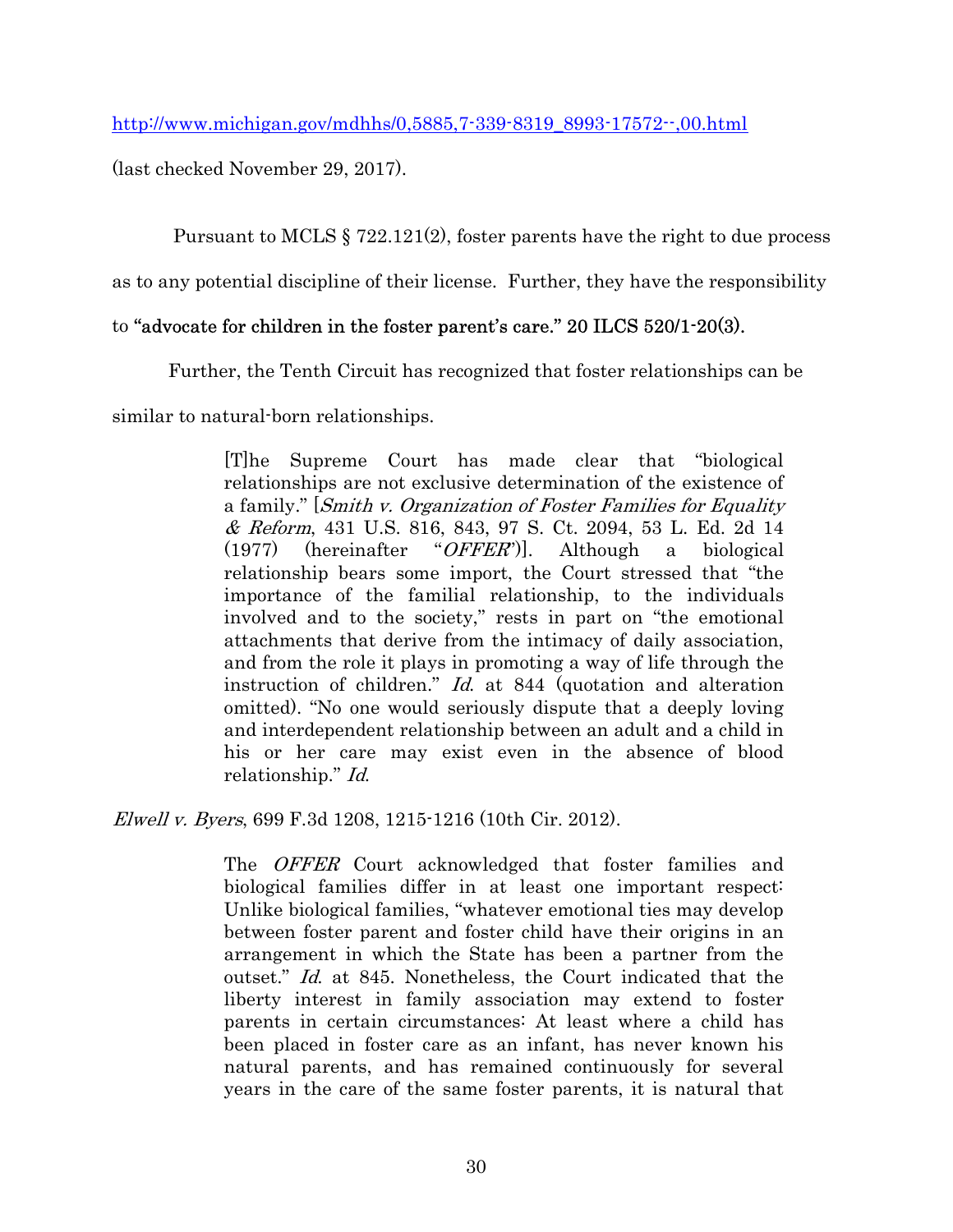the foster family should hold the same place in the emotional life of the foster child, and fulfill the same socializing functions, as a natural family. For this reason, we cannot dismiss the foster family as a mere collection of unrelated individuals. Id. at 844.

#### Elwell, 699 F.3d at 1216.

In Spielman v. Hildebrand, 873 F.2d 1377 (10th Cir. 1989), we applied *OFFER* to a case involving preadoptive parents. We noted that the status of preadoptive parents "differs significantly" from that of typical foster-care parents, who care for children on a temporary basis because the object of the preadoptive placement was to locate a "permanent, stable home." Id. at 1384. Although they "have not yet attained the status of adoptive parents, who like natural parents, have a protected liberty interest in their familial relationships with their children," preadoptive parents have a more "significant relationship than foster care because of the possibility of developing a permanent adoptive relationship." Id. at 1384. On this basis, we distinguished several sibling-circuit cases holding that typical foster families lack a protected liberty interest in maintaining the foster home. Id.

Elwell, 699 F.3d at 1216.

The Johnsons, who opted into the foster care system out of the MDHHS's request to take care of *their grandson*, and who have continued in their efforts to register to be foster parents to take care of other children, now being licensed in full, certainly fit into the category of protected individuals described in *Elwell*, as do many others in the State of Michigan. Likewise, the Masons, who wish to take care of needy children through the State's foster care system, but are deterred by the virtual relinquishment of their constitutional right to armed self-defense, fall into this category.

Given that this case deals with two fundamental rights – that of the right to raise children and the right to armed self-defense, the Defendant's firearms policy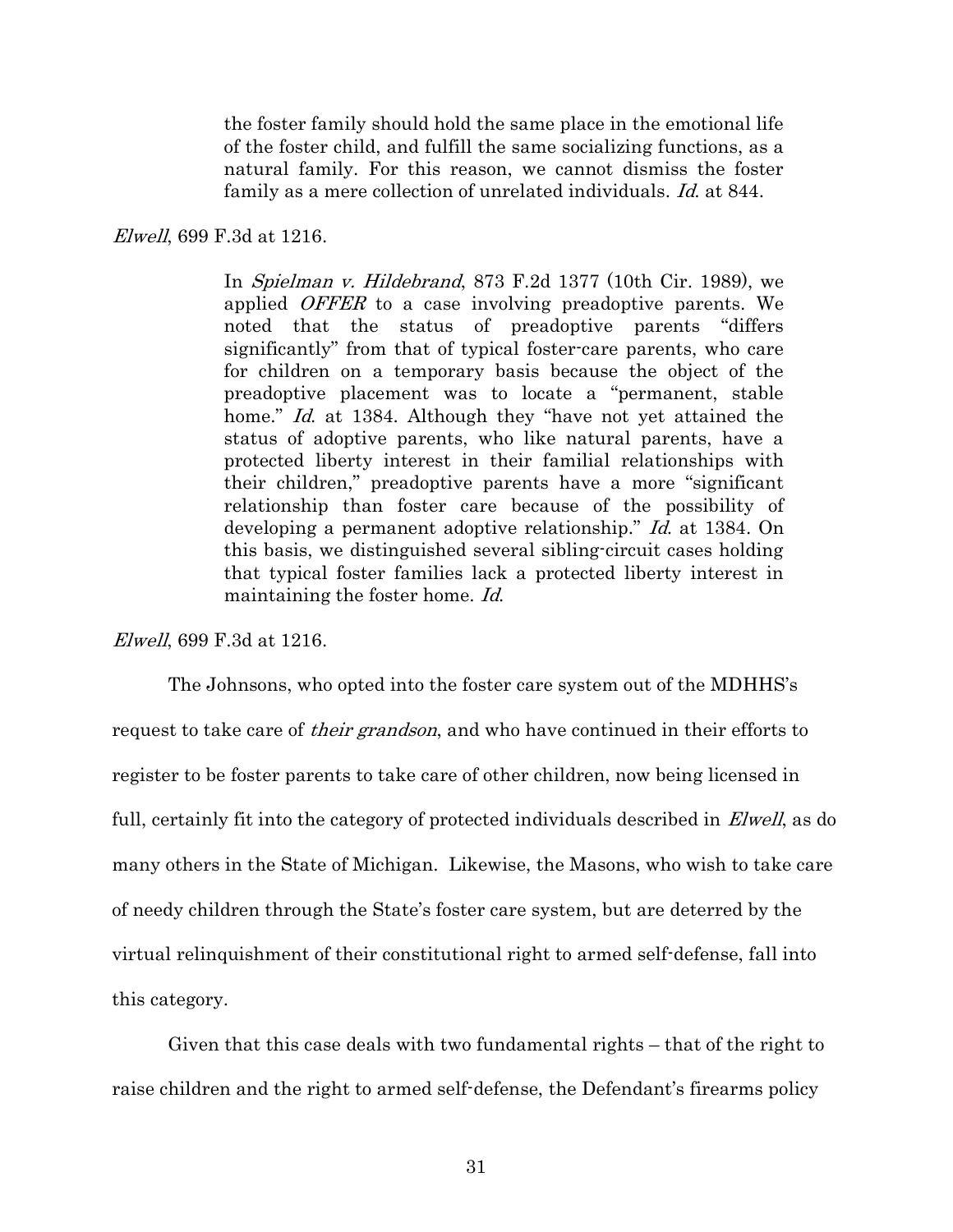must survive strict scrutiny. Governmental classifications are subject to strict scrutiny under the Equal Protection Clause if they burden a fundamental right or target a suspect class. See Plyler v. Doe, 457 U.S. 202, 216-217 (1982). "To survive strict scrutiny, the government must show that its classification is narrowly tailored to achieve a compelling government interest." United States v. Virginia, 518 U.S. 515, 524 (1996) (gender discrimination). The State's firearms policy, discriminating and burdensome as it is, does not meet this standard.

And this is especially stark when it is considered that parents with only natural or adopted children enjoy full rights of self-defense under the Second Amendment. It is only when foster children are added to the mix that the right to armed self-defense dissipates. And if the foster parents decline to give up their right to armed self-defense, they risk losing their foster children and their future abilities to foster. This is a violation of both sides of the Fourteenth Amendment coin: Plaintiffs' equal protection rights and substantive due process rights.

To be clear, Plaintiffs are not arguing (contrary to Defendant's argument) that there is a fundamental constitutional right to be a foster parent, and thus the cases involving the rights of the family status of foster parents versus birth parents are irrelevant. See, e.g., Procopio v. Johnson, 994 F.2d 325 (7th Cir. 1993). Further, Plaintiffs do not dispute that the State has the ability to set foster parent qualification and training requirements, and to regulate the foster care system within constitutional limits, including things like "[t]he appropriateness, safety, cleanliness, and general adequacy of the premises, including maintenance of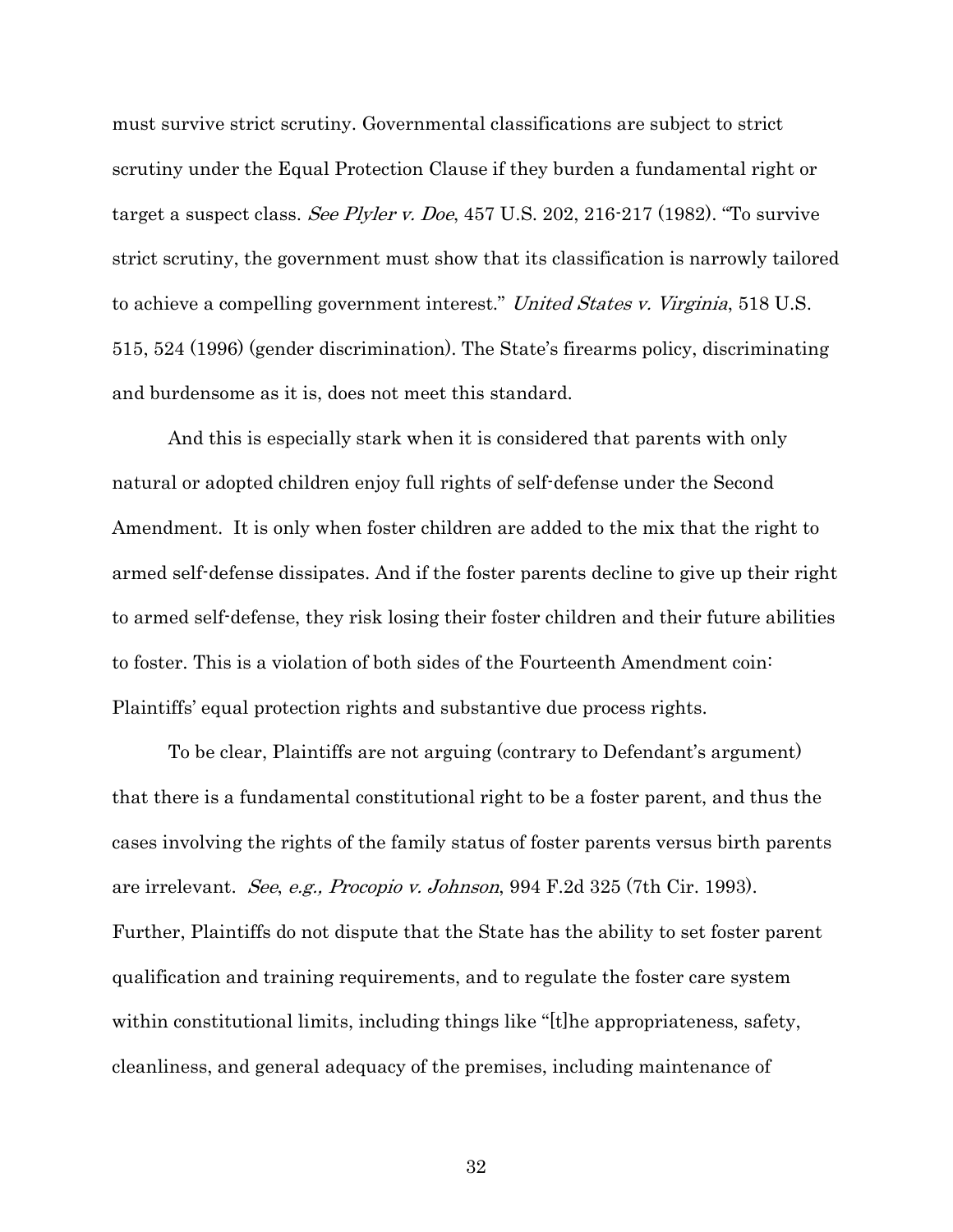adequate fire prevention and health standards to provide for the physical comfort, care, and well being of the children received." MCLS § 722.112(4)(e). However, the case law is clear that once one becomes a foster parent that certain liberty interests attach to that status.

Rather, the question is whether the State can condition the ability to be a foster parent on the foregoing of Second Amendment rights, and, once one is a foster parent who does enjoy a liberty interest, can that interest be threatened or revoked for exercising a fundamental constitutional right such as in the Second Amendment. In either case, the answer is no.<sup>2</sup>

Plaintiffs are also aware the District Court in *Jones v. Ada S. McKinley* Community Services, 1989 U.S. Dist. LEXIS 14312 (N.D.Ill. 1989) noted in dicta that foster parents are not a protected class, but Plaintiffs assert the law has evolved in the intervening 28 years, and it cannot be denied that foster parents are afforded at least some liberty interests when it comes to the care and raising of the children in their home. Further, the Supreme Court's holdings in Heller and *McDonald*, and the Seventh Circuit's ruling in *Moore*, unequivocally show that the Second Amendment right to armed self-defense is fundamental, both inside and outside the home. Whatever level of heightened scrutiny is applied to the Defendant's Rule 400.9415, the Rule does not meet the standard. Plaintiffs have stated a claim in their Complaint, and the Defendant's Motion to Dismiss, whether evaluated under Rule 12 or 56, should be denied.

 $\overline{a}$ 

<sup>&</sup>lt;sup>2</sup> Although being as this is a Motion to Dismiss, at a minimum the answer should be to determine that on the merits after the discovery process.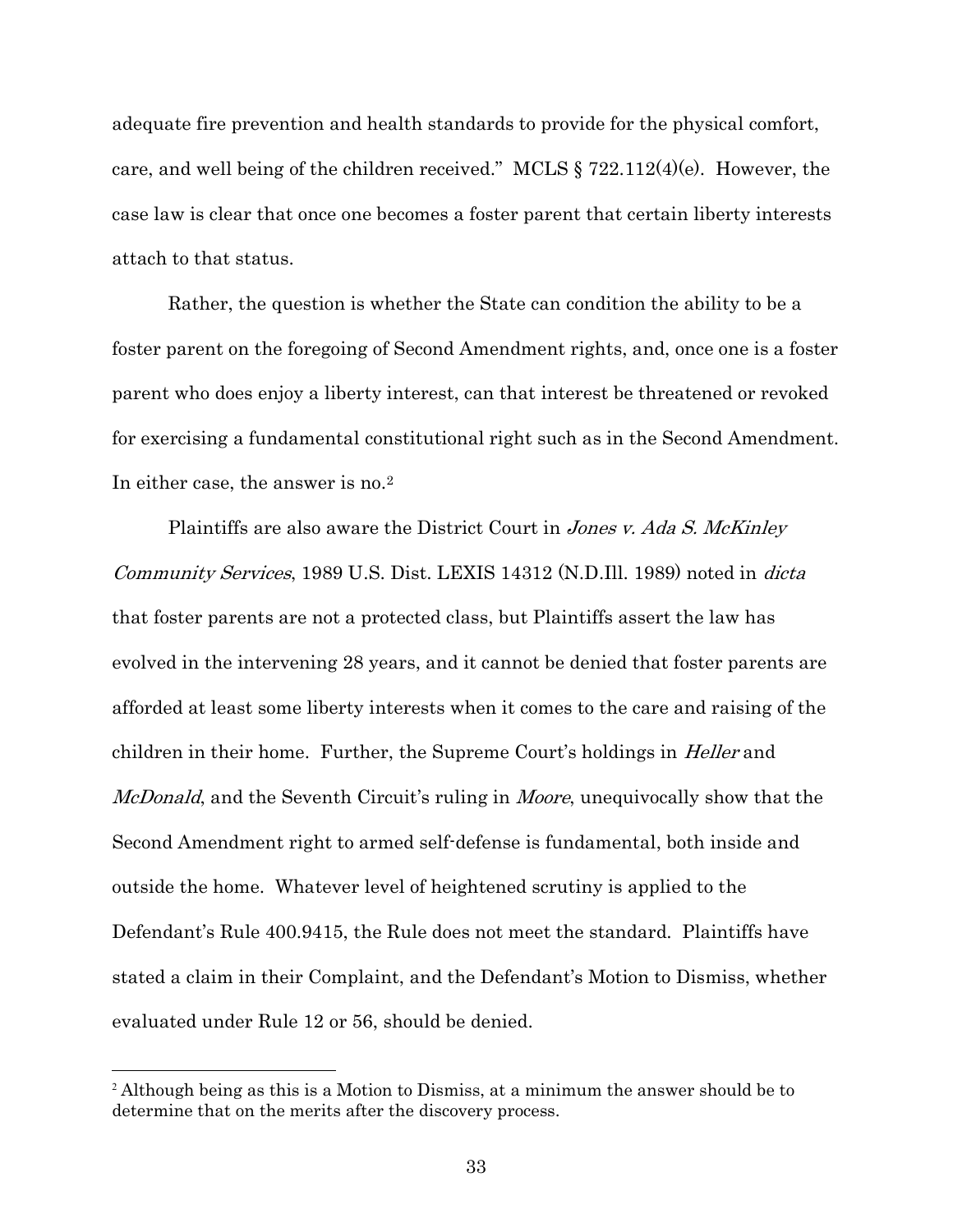## **CONCLUSION**

WHEREFORE, the Plaintiffs, WILLIAM JOHNSON, JILL JOHNSON,

BRIAN MASON, NAOMI MASON, and SECOND AMENDMENT FOUNDATION,

INC., requests this Honorable Court to deny the Defendant's Motion to Dismiss in

its entirety, and for any and all further relief as this court deems appropriate.

Dated: November 30, 2017 Respectfully submitted,

 /s/ David G. Sigale Attorney for Plaintiffs

David G. Sigale (Atty. ID# 6238103 (IL)) LAW FIRM OF DAVID G. SIGALE, P.C. 799 Roosevelt Road, Suite 207 Glen Ellyn, IL 60137 630.452.4547 dsigale@sigalelaw.com